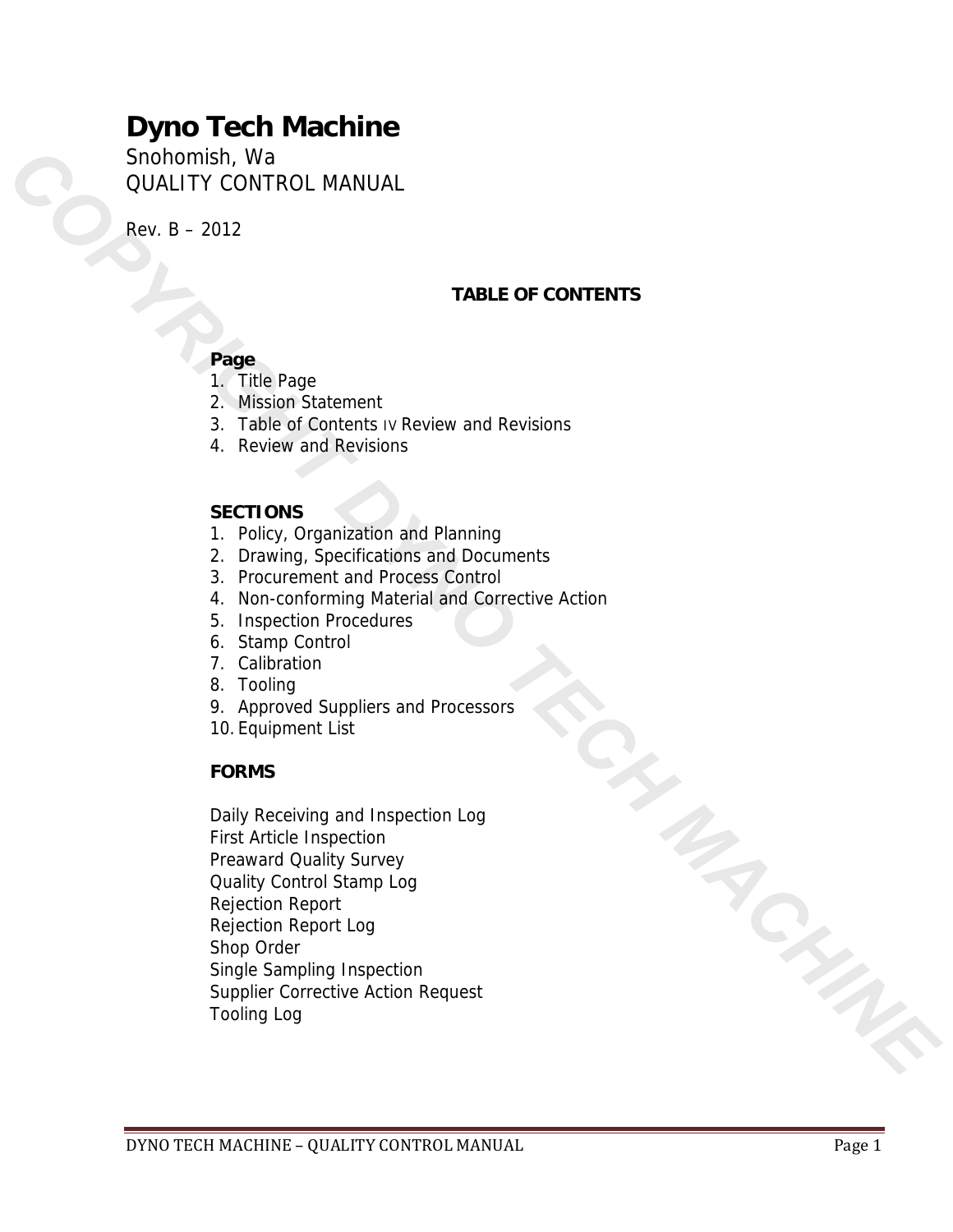### **Section 1**

- 1. The purpose of this Quality Control Manual is to outline and document an inspection system as specified herein.
- POLICY, ORGANIZATION AND PLANNING<br>1. The purpose of this Quality Control Manual is to<br>an inspection system as specified herein.<br>1. The purpose of this Quality Control Manual is to<br>1. The purpose of this Quality Control Man 2. Outlined policies and procedures address's inspection systems requirements pertaining to inspection which are necessary to substantiate product conformance to drawing, contract, specification, and purchase order requirements.
	- 3. Quality Control Management is given the responsibility, by the President of Dyno-Tech, to review, implement and maintain inspection systems policy and procedures complying with customer's purchase order or contract requirement to assure product quality.
	- 4. Quality Control Management is responsible for designating and assigning proper authority to Quality Control Personnel to assure implementation, maintaining, and control for outlined Quality Control Policies and Procedures.
- 5. Quality Control Management and assigned Quality Control Personnel have the authority and responsibility to obtain, review. docwnent, and control implementation ofin-house established workmanship standards and procedures pertaining to quality. inspection, and testing. They are further respo]lSible to plan, implement, and document, where necessary, the appropriate inspection and test procedures as outlined in this Quality Control Manual. This will assure tractability through documentation from the time when the purchase order or contract is awarded to the final phase when the product is manufactured, completed and shipped. POLICY, ORCANIZATION AND PLANNING<br>
2. Outlined policies and procedures address<sup>4</sup> inspection systems<br>
2. Outlined policies and procedures address<sup>4</sup> inspection systems<br>
2. Outlined policies and procedures address<sup>4</sup> inspec
	- 6. This Quality Control Manual, along with outlined policies and procedures, will be reviewed at least annually for current status and compliance to company policy. Results of this, review will be recorded on the revision page and signed by the Quality Control Manager.
	- 7. Described policies and procedures in this Quality Control Manual will be maintained I current and are available to all affected in-house personnel, government, and prime contractor representatives.
	- 8. See Figure I for organizational responsibilities and reporting structure.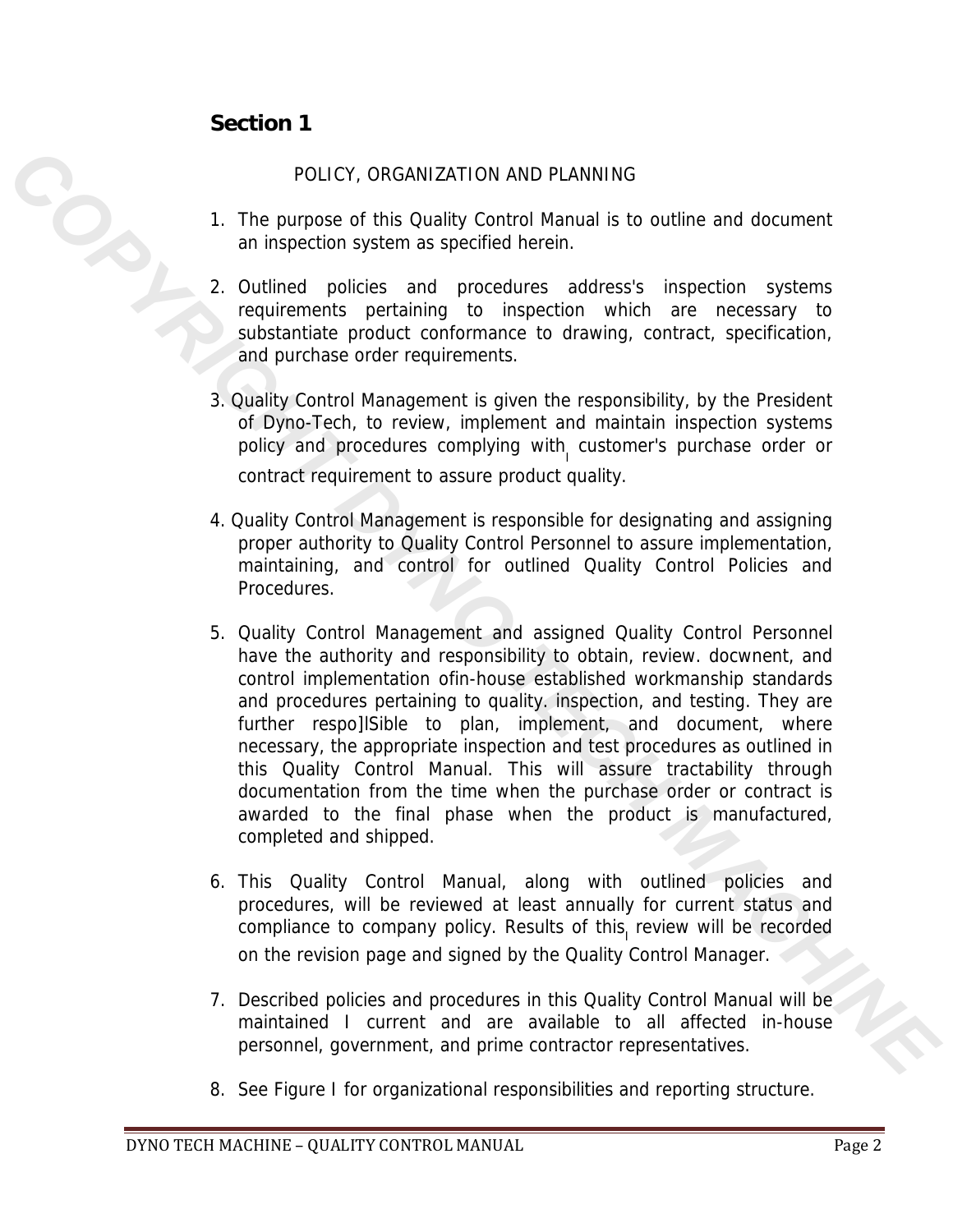#### DRAWING, SPECIFICATIONS, AND DOCUMENTS

- 1. Documents, specifications or documents furnished or approved by the customer shall be reviewed by the Quality Control Manager. They will be dated upon receipt and maintained in the customer's job work record file showing the customer's name, date received, drawing number and the latest revision number and other pertinent information as needed.
- 2. All drawings, specifications, and documents shall be controlled, implemented, and maintained by the Quality Control Department. Drawings, specifications and documents that are not returned to the customer at the completion of the contract, will be maintained with the customers job work record file.
- 3. Upon receipt of customer's documentation, the Quality Control Department shall review all characteristics and identify major and minor characteristics on the Shop Order. The Shop Order form shall identify all AQL level for each of the characteristics as well as any shipping, packaging or additional preservations needed to protect the customers hardware.
- 4. Changes initiated by the customer will be entered into the customer's databank and all copies of Shop Order form currently in work shall be updated to reflect the latest change. These changes may be added by "RED LINING" the current shop order or by issuing a new shop order, in which case the old Shop Order form shall be marked "OBSOLETE" at the time of issuance of a new revision. Shop orders marked OBSOLETE shall be maintained in the customer's job work record file. **CORAMING**, SPECIFICATIONS, AND DOCUMENTS<br>
1. Documents, specificalitatis or chocometers larmished or approved by the<br>
cationer shold be mealwed by the Guality Contribute Machine, They will be<br>
dated upon rocolpt and malin
	- 5. Upon completion of the shop order, the Quality Control Department will file all related documents in the customers record file. All related documents shall remain on file for 10-years or as designated by the customer.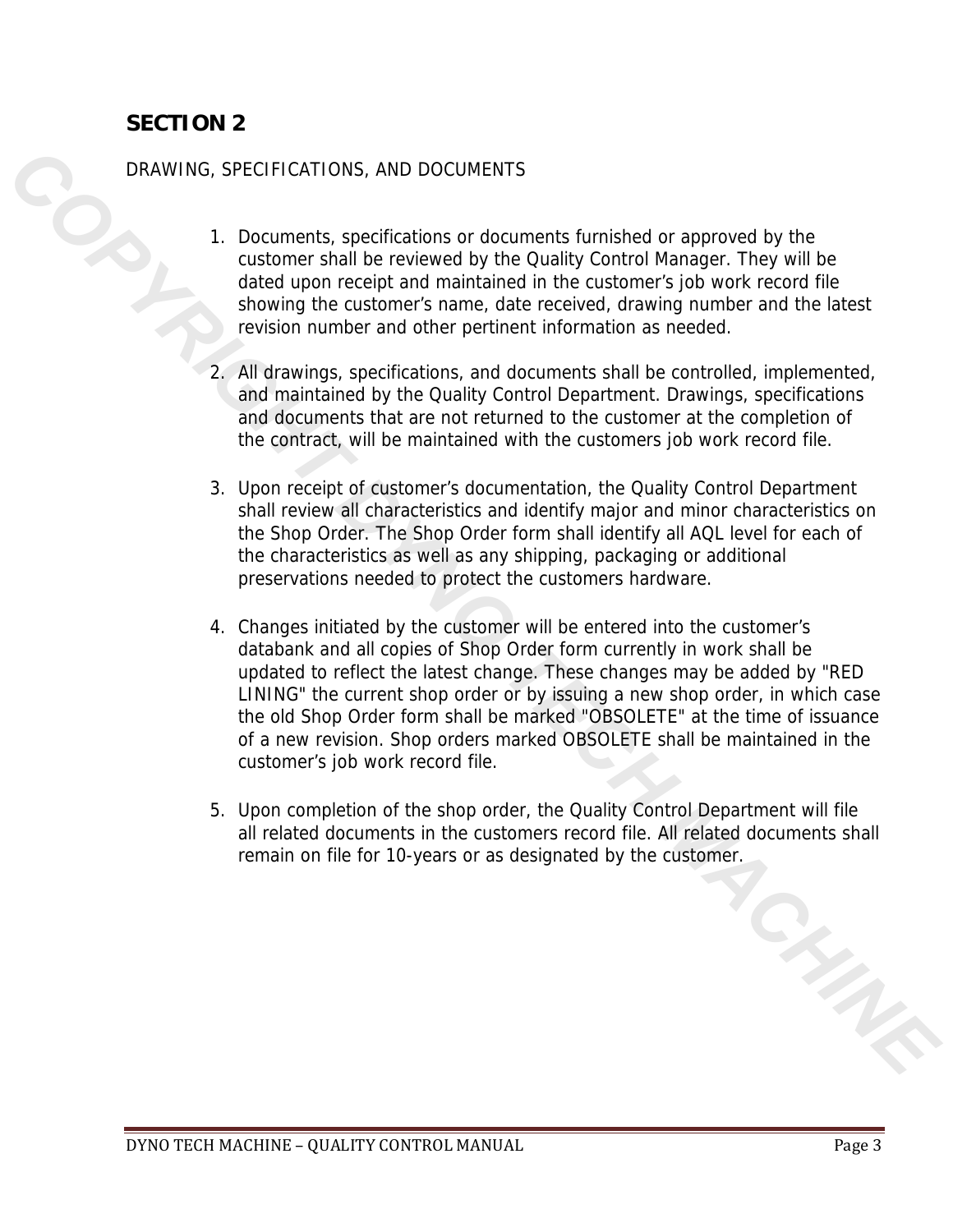#### PROCUREMENT and PROCESS CONTROL

- 1. When material or a process is purchased or contracted by Dyno-Tech, the purchase order shall request that a certification of compliance, when applicable, accompany the material or process being delivered. When material is ordered to an Industry Standard or MIL-spec., the purchase order shall specify the Industry Standard or MIL-spec that the material or process is being certified to. PROCUREMENT and PROCESS CONTROL<br>
1. When maintain or a process is purchased or contrincied by Dyno-Tech. the<br>
prochase cross radio accompany the material or process being delivered. When<br>
specified as coronary the material
	- 2. The material and shipping documents shall be inspected against the purchase order requirements and all documents stamped by inspection as evidence of acceptance.
	- 3. Raw material analysis will be performed only at customers request and shall be done by a customers approved source. If no approved source is specified, Quality Control shall select a source as specified in SECTION 9.
	- 4. Material acceptance into stores shall be identified by purchase order number and shall stay with the material through the life of the material while at Dyno-Tech. Identification maybe by label, sticker or permanent ink marking.
	- 5. Those materials whose physical properties may be degradable during storage shall have shelf life indicated on the container. These materials shall be issued on a "first-in, first-out" basis. These materials shall be inspected at the time of use to insure they are in current date of acceptance. Materials whose shelf life has expired shall be removed from production or stores and discarded.
	- 6. Material certifications and/or test reports, as required, shall be filed and preserved by the Quality Control organization and made available to the customer upon request. customer upon request.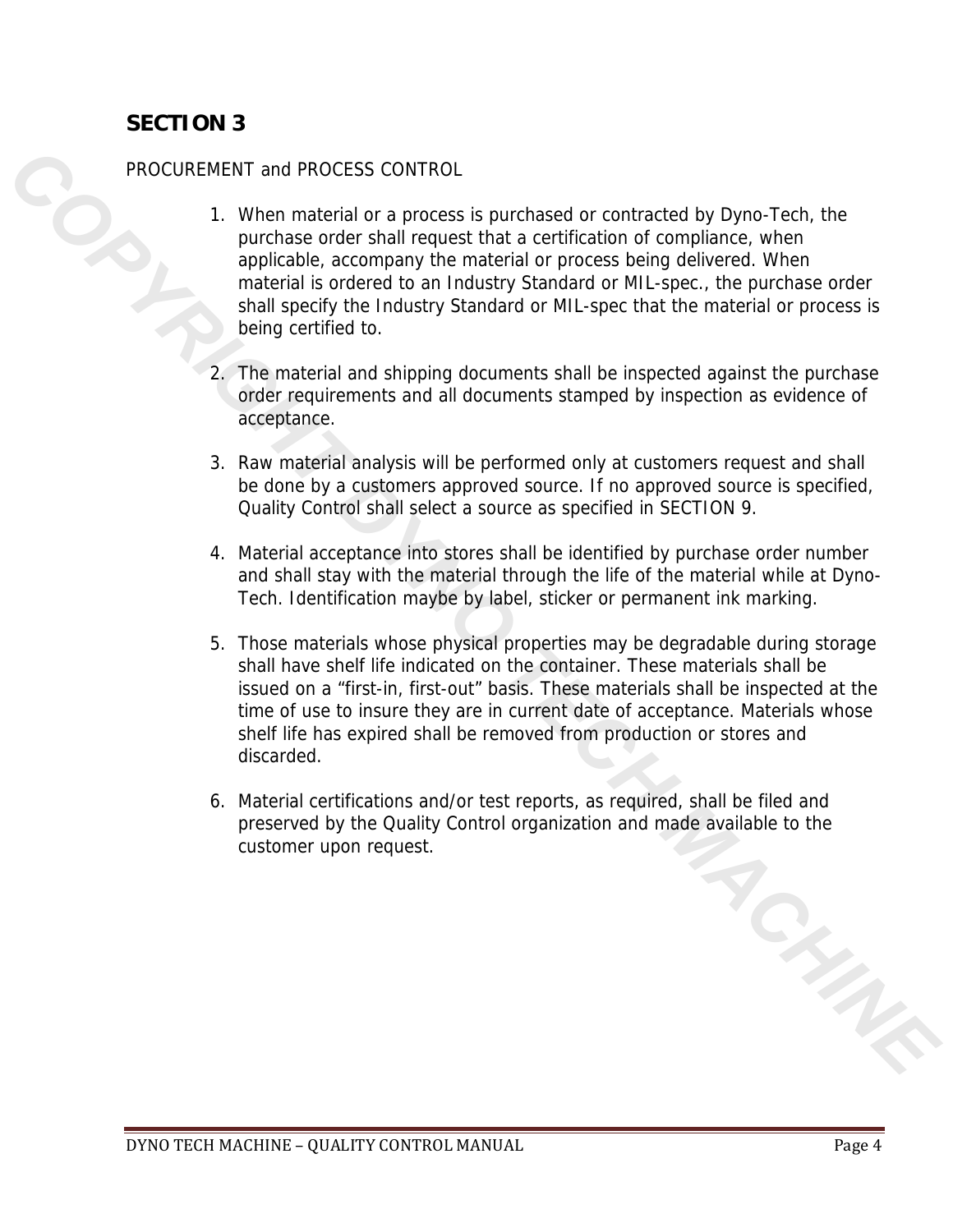## NONCONFORMING MATERIALS AND CORRECTIVE ACTION

- 1. Materials that have been designated as nonconforming shall be identified and segregated from known good materials. Quality Control shall immediately document the nature of the defect on the Rejection Report and Rejection Report Log forms and present the documentation to the Quality Control Manager. **NONCONFORMING MATERIALS AND CORRECTIVE ACTION**<br>
1. Materials that have been designated as noncorrorming shall be identified and<br>
segmented from known designated as noncorrorming shall immediately and<br>
segment the nulline
	- 2. The Quality Control Manager shall investigate and confirm the nature and possible cause for the nonconformance and issue corrective action if warranted. Corrective action would be required but not limited to the following:
	- A. The cause ofthe nonconformance would delay delivery ofcustomers hardware.
	- B. The nonconformance was a second or more occurrence for the same cause or,
	- C. The nonconformance is by nature minor, where the defect does not materially affect the hardware and the cost would not warrant formal corrective action.
	- 3. In the case of customer supplied material(s), the Quality Control Manager shall contact the customer and relay the nature of the nonconformance. In the case of customer caused nonconformance, no corrective action is required from Dyno-Tech. The date, time, and name of the individual contacted shall be recorded on the Rejection Report form.
	- 4. Supplier caused nonconformance shall be investigated by the Quality Control Manager to determine if formal corrective action is warranted. Corrective action would be required following the guidelines in item 2 above.
	- 5. Corrective action may consist of a documented phone call to the supplier, noting the date, time of the call, individual contacted, and the resulting action(s) taken. The information shall be documented on Supplier Corrective Action Response form.
	- 6. Written request for corrective action shall be documented on Supplier Corrective Action Response form, when so determined by the Quality Control Manager, and shall be due within 20-working days.
	- 7. Dyno-Tech reserves the right to "over produce" materials that are intended for machine and software set-up. This material, when so recorded on the shop order, shall not be subject to any MRB actions. This material may be shipped with the original quantities ordered.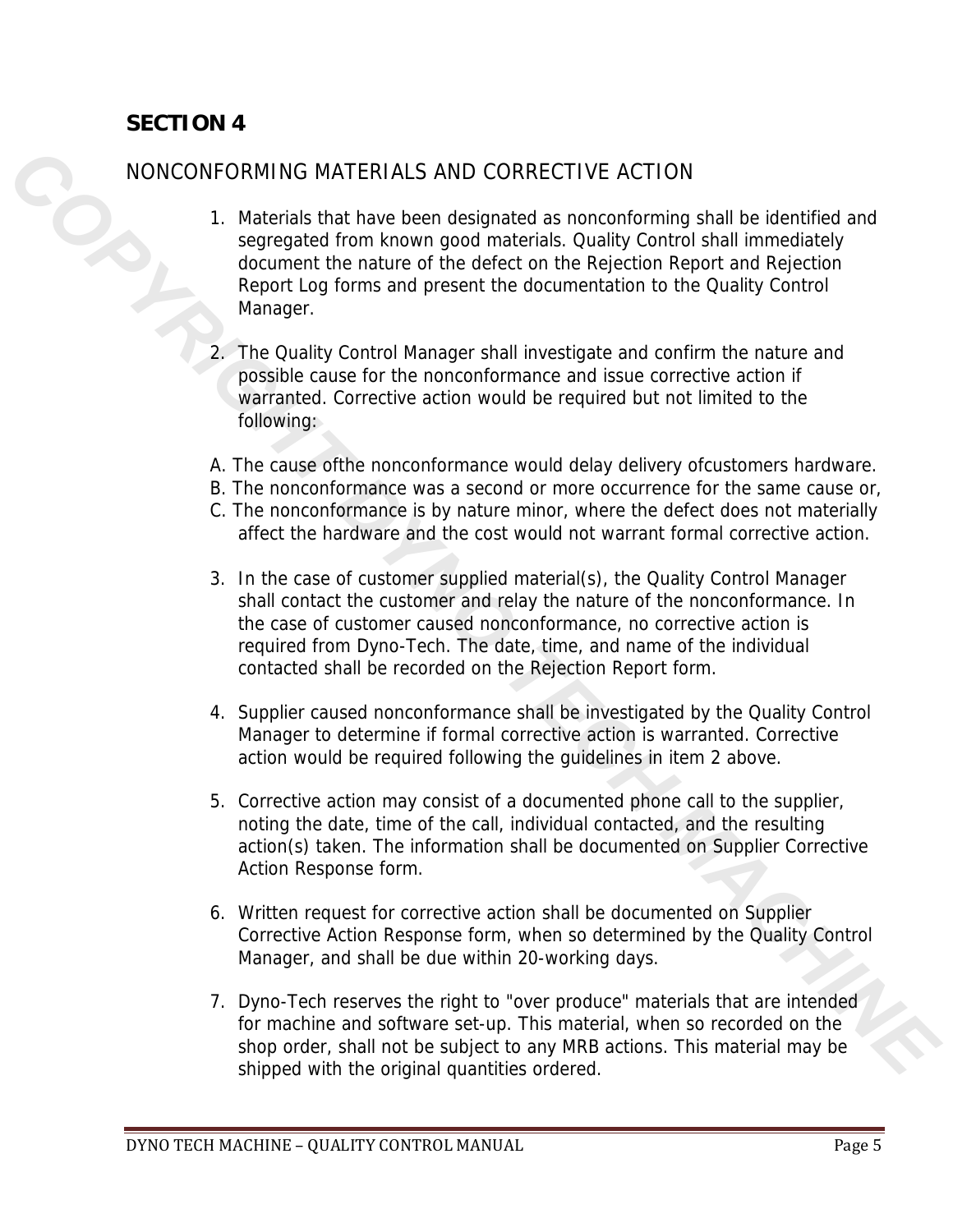#### **SECTION 4** cont.

- 8. All dispositions, Rework, Repair, Use-As-Is or Scrap, will be determined by the Quality Control Manager and entered on Rejection Report form, except in the case where the customer's hardware is affected. In these instances, customer MRB may be required. Repair and Use-As-Is dispositions are not allowable on customer's hardware
- 9. "In house" corrective action(s) maybe entered in the Rejection Report form investigation instruction column and shall follow the guidelines as described in item 2.
- 10. Rejected material(s) shall be stamped "R", using red ink if applicable. Parts to small shall have the labeling package stamped.
- 11. After the MRB action has been completed and customer and/or corrective action has been initiated, the triangle stamp black ink shall be placed next to the "R" stamp. The rejection report number shall be entered adjacent the triangle stamp

DYNO TECH MACHINE - QUALITY CONTROL MANUAL **Example 2018** Page 6

*COPYRIGHT DYNO TECH MACHINE*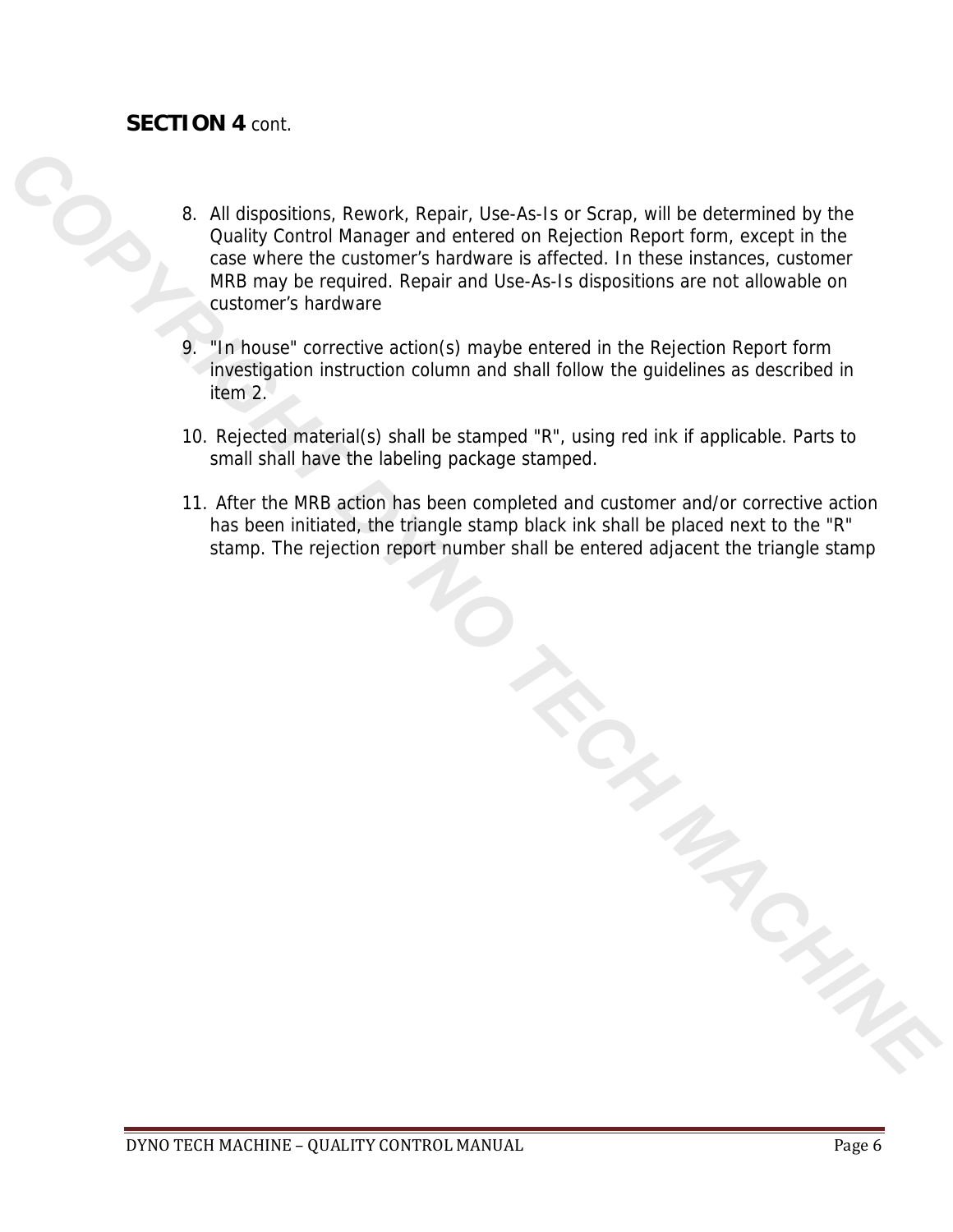#### INSPECTION PROCEDURES AND SHIPPING

#### Receiving Inspection

- 1. All shipments received will be inspected for compliance to drawing, specifications, and purchase order requirements and recorded in the Daily Receiving and Inspection Log form. At the completion and acceptance of the material, the documents shall be stamped and dated by Quality Control. **EXERCTION PROCEDURES AND SHIPPING**<br> **Exceluring Impaction**<br> **COVERTS AND IN SURFER CONTEX (SECTED TO THE SURFER CONTEX SHOWS ARE DETERMINENT AND INCORPORT SHOWS ARE DETERMINED AND ASSOCIATED TO THE AND MESSAGE MOREOVER TO** 
	- 2. Records of all receive inspections and tests performed shall be maintained and filed in designated folders for tractability.
	- 3. All items in the receiving area are physically and carefully separated into three categories:
	- A) Items awaiting receiving inspection or test results.
	- B) Items which have received, inspected and comply with drawing, specifications, and purchase order.
	- C) Items rejected and withheld, waiting for disposition.

#### First Article Inspection

- 1. Upon completion of a manufacturing set-up, the first item produced shall be submitted to Quality Control for First Article Inspection and recorded in the First Article Report form.
- 2. Should the first item manufactured and inspected fail to meet the drawing requirements, Quality Control shall notify the operator with a request for a change in the set-up and a new first article submitted.
- 3. No item shall go into production unless the first article inspection report is approved by Quality Control.
- 4. All first article inspection reports shall become a permanent record and shall be filed in the customers' job folder.

#### Final Inspection

1. Upon completion, all manufactured items shall be forwarded to Quality Control for final inspection.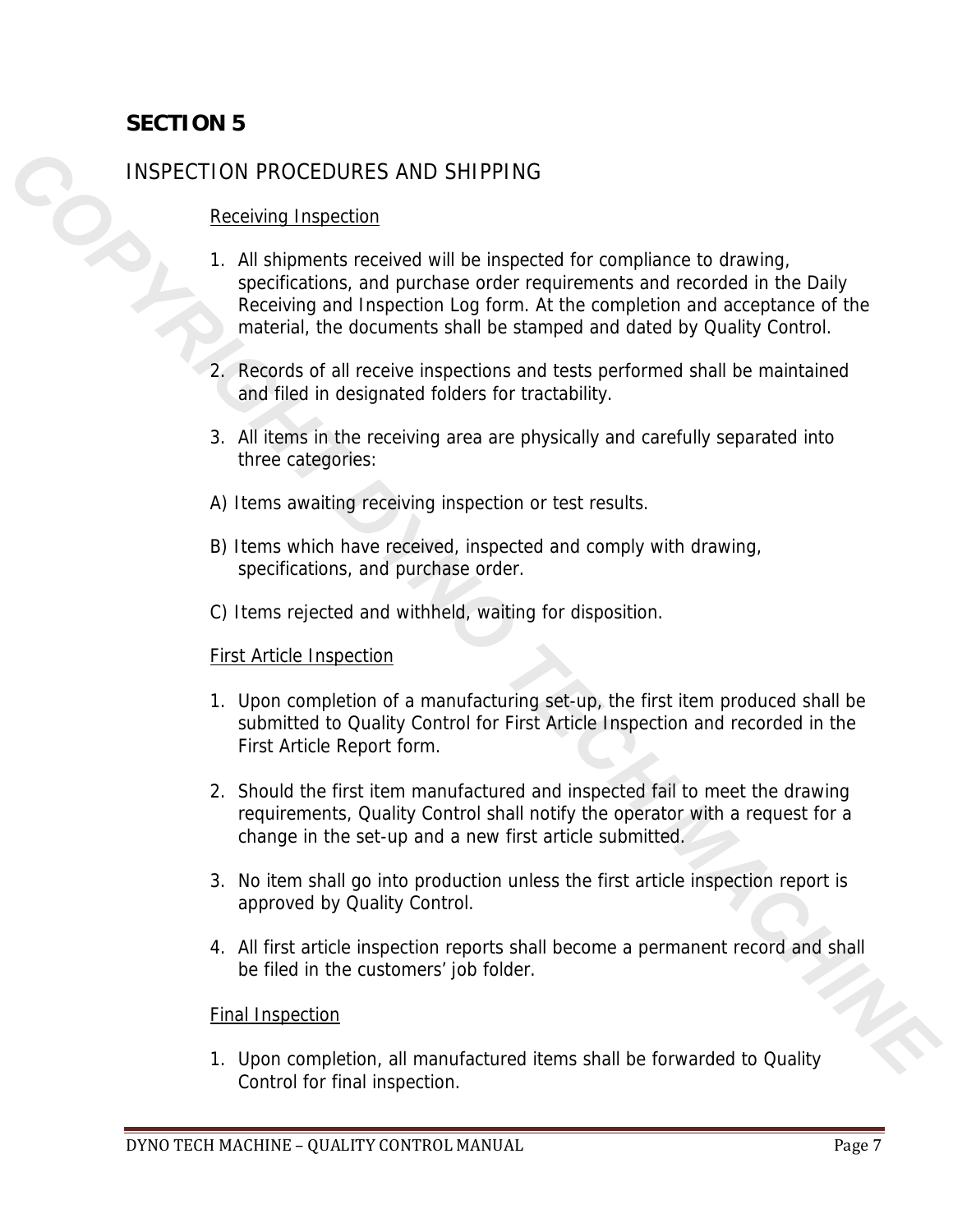- 2. All items shall be inspected to the AQL level as shown on the Shop Order and the results recorded. If the parts are rejected, Quality Control shall inspect all parts at 100% for the noted discrepancy.
- 3. If the purchase order or contract requires that individual parts to be stamped with the Quality Control stamp, and these parts are too small to be individually stamped, they shall be stamped on the packaging label the parts are shipped in.
- 4. All items found to be discrepant and do not comply with the drawing or specification shall be identified with a Rejection Report form. All rejected items shall be segregated from the balance of the lot inspected and placed in a segregated area for evaluation by the Quality Control Manager.
- 5. The Quality Control Manager may request customer involvement in an MRB action to determine if the parts are acceptable "AS IS". In this instance, cause for the discrepancy and corrective action shall be submitted to the customer at the time of the requested MRB action if required by the customer. If the customer chooses to give the disposition over the phone, the disposition shall be recorded on the rejection tag, giving the name of the individual giving the disposition, the date, and time of the contact. The transformation of the part of the computer and the relation of the state parts of 100% for the midel discrepancy.<br>
3. If the purchase ander are contract requires that individual parts to be stamped with the Quality Con
	- 6. If the parts are not submitted to the customer and a new order made, a new shop order shall be released and will include a new first article requirement.
	- 7. The parts that were rejected shall be investigated to determine the cause for the discrepancy and corrective action entered on the original Shop Order form if the cause can be determined. If the cause cannot be determined, the Quality Control Manager shall enter "the probable cause".
	- 8. Quality Control shall verify that all manufacturing paper, including material certification, is retained in the customers job file.

#### Packaging and Shipping

- 1. After final inspection is completed, the parts shall be packaged, boxed or wrapped, in accordance with the instructions on the shop order.
- 2. Upon approval of the packaging, including all required test reports, Certification of Compliance, Material Certification (if required), and all other related and required documents, Quality Control shall stamp the Shop Order form allowing the parts to be shipped.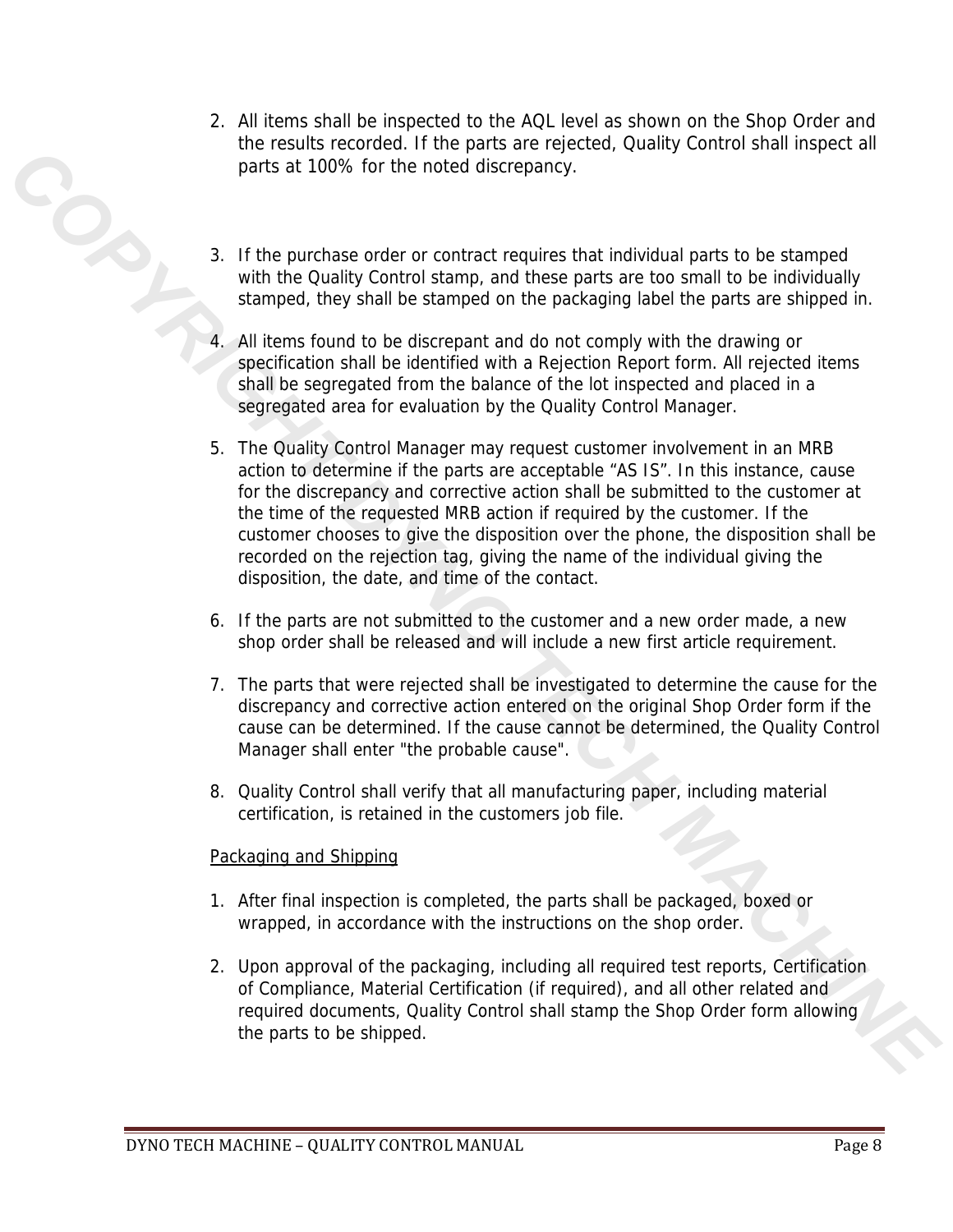#### STAMP CONTROL

- 1. Inspection stamps shall be issued and controlled by the Quality Control Manager to all personnel charged with inspection.
- 2. A record will be kept by the Quality Control Manager of inspection stamp numbers, the date of issuance, and identify the individual to whom it is issued.
- 3. Upon transfer or termination of the inspector, the stamp shall be returned to the Quality Control Manager before final clearance of the employee. An entry to this effect will be made in the Quality Control Stamp Log and dated. Returned stamps shall be placed "IN BOND" and will not be re-issued for a period of at least six months. STAMP CONTROL<br>
1. Inspection stamps shall be issued and controlled by the Cuality Control<br>
1. Inspection stamps that ill restaurant charged with inspection.<br>
2. A record will be kept by the Quality Control Manager of Inspe
	- 4. Lost or damaged stamps will be logged as such and a different stamp and number shall be issued. The stamp number lost or damaged shall not be reissued for a period of at least six months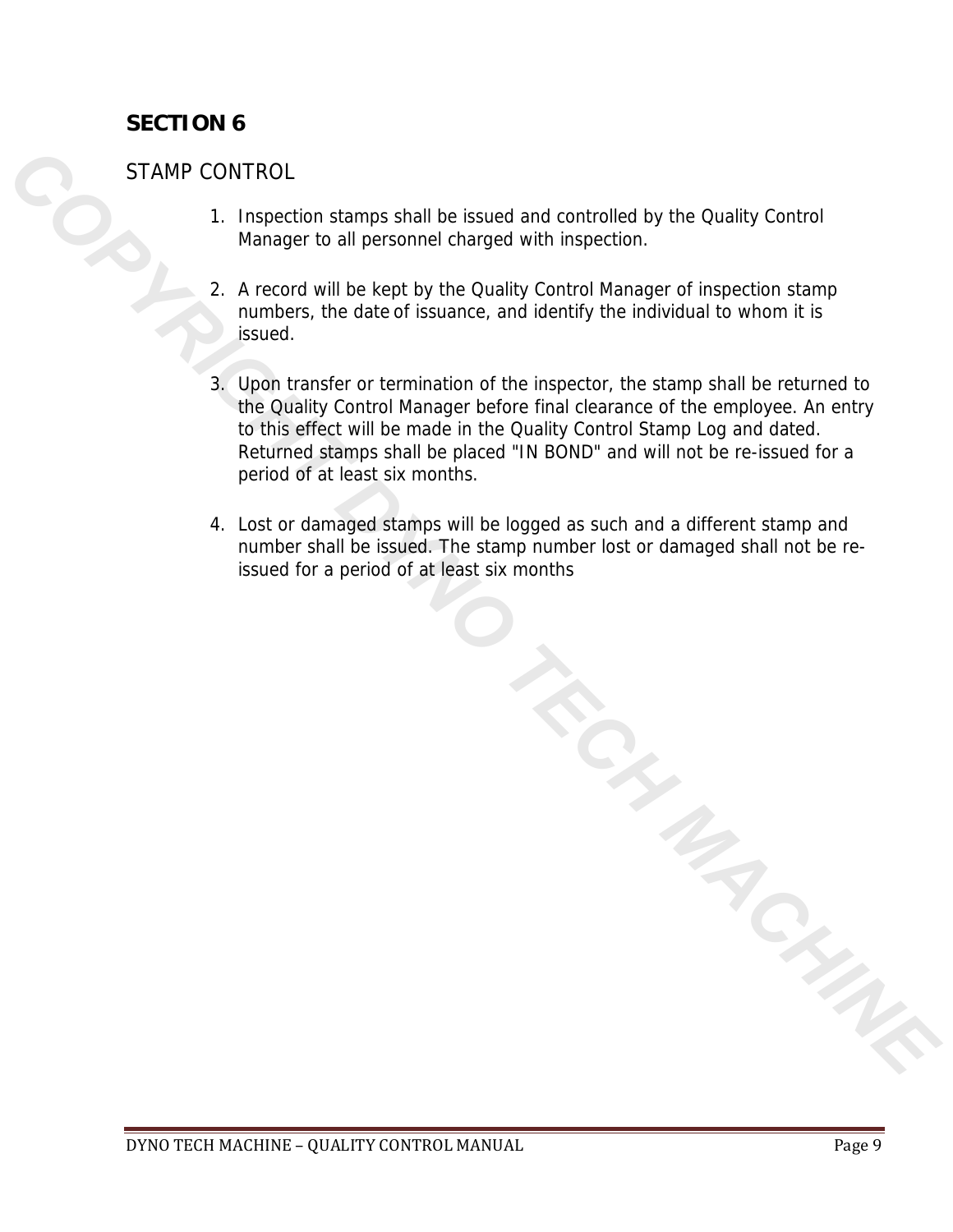#### CALIBRATION

- 1. All inspection equipment used for the acceptance of production or customers hardware Shall be maintained at accuracy levels sufficient to assure the confidence of Dyno-Tech's products to the required customers specification. Calibration shall be in accordance with the National Institute of Standards and Technology.
- 2. Measuring and test equipment used in product acceptance shall be calibrated at established intervals. Calibration intervals shall be based on area, operation, degree of usage and as specified by the manufacturer, as applicable.
- 3. Surface Plate, Height Gages, Check Pins, Gage Blocks, Jo Blocks, Test and Dial Indicators shall be calibrations by an approved out-side source, who will maintain the recall system. All other inspection equipment shall be calibrated by the Quality Control. The Quality Control Manager shall maintain a listing of all Dyno-Tech' s calibrated equipment and review periodically the listing to assure that all equipment is in current calibration. **CALIBRATION 7**<br> **CALIBRATION**<br> **CALIBRATION**<br> **CALIBRATION**<br> **CALIBRATION**<br> **CALIBRATION**<br> **CARIFORM COPYRIGHTS DESCRIPS (CALIGATION**<br> **CARIFORM COPYRIGHTS (CALIGATION** CORPIGATION (**CALIGATION**)<br> **CARIFORM COPYRIGHTS** 
	- 4. Personally owned tools used for inspection acceptance shall be calibrated in the manner as prescribed for Dyno-Tech's equipment.
	- 5. Inspection shall verify, at the time of inspection, that the inspection equipment is in current calibration and will note the same on the shop order form.
	- 6. All of Dyno-Tech's tooling will be inspected at intervals, as specified by the Quality Control Manager, and a record maintained in the Tooling Log form. Customer Supplied tooling shall be inspected by Dyno-Tech, at customers request, and recorded on the Tooling Log form.
	- 7. All in-house calibration inspection equipment shall be stickered giving the date of .... calibration, due date of next calibration, control number, and stamped by Quality Control.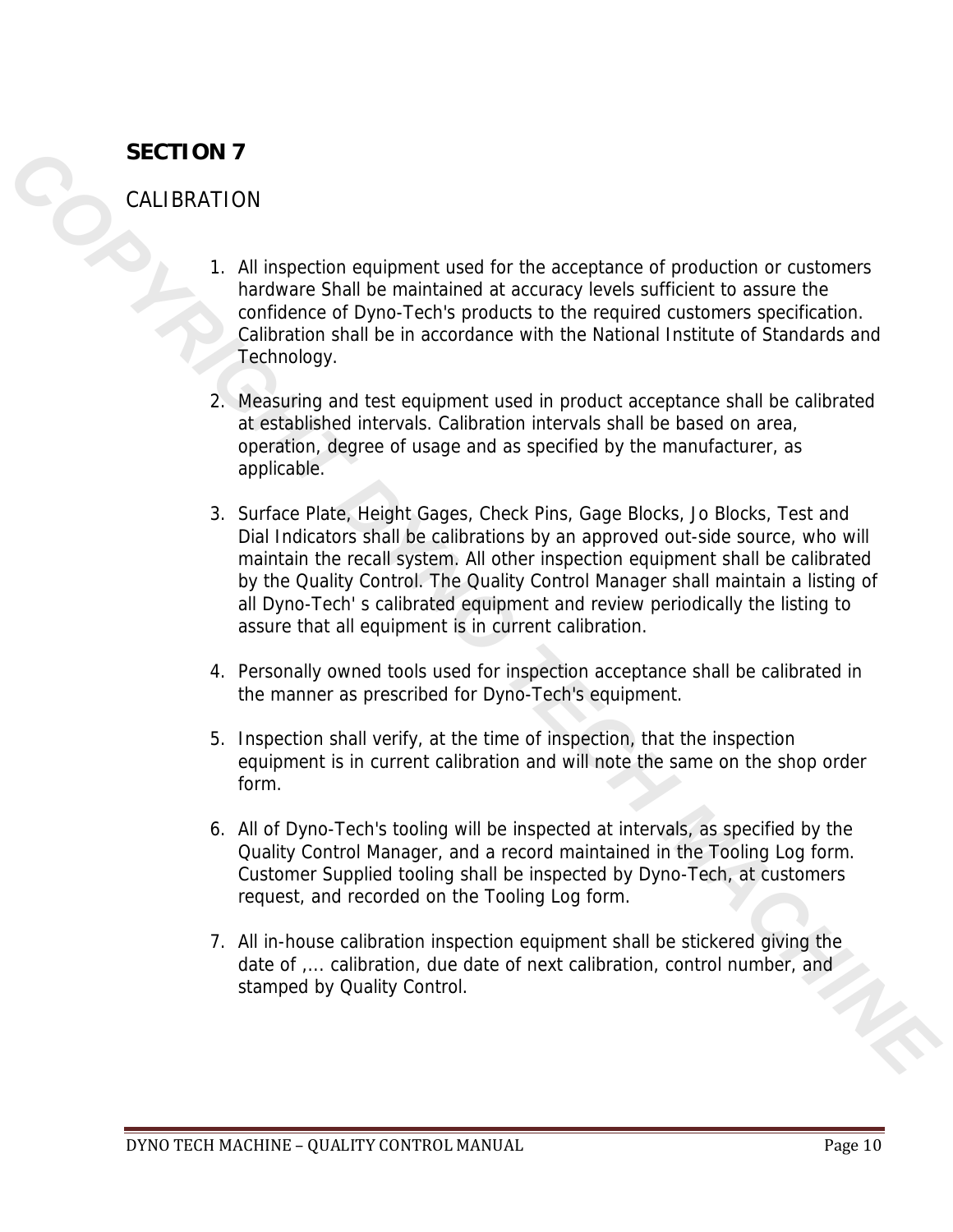#### TOOLING USED FOR INSPECTION

- 1. This procedure is applicable to all jigs, fixtures, tooling masters, templates, pattern and other devices used as a media of inspection and to the personnel who are responsible for use and care of these items.
- 2. All production tooling (used as a media of inspection), weather purchased or manufactured, will be inspected against the design requirements prior to release. Inspection records shall be established and recorded on the Tooling Log form and intervals established for future inspections. Special instructions (if required) will be prepared and all documents relating to each item of tooling filed with Quality Control. All tooling shall be assigned a tool number for identification and control purposes. **COLING USED FOR INSPECTION**<br>
1. This procedure is applicable to all ligs filterness, tooling masters, templates<br>
patition and other parameteristic state and and the method of methods witho were respirated by filter and ca
	- 3. Subject tooling shall be inspected at intervals as established by the Quality Control Manager, using the design drawing and/or special instructions provided. Those items not meeting the specific requirements will be tagged using the Rejection Report form and submitted to the Quality Control Manager for disposition.
	- **4.** Accuracy of manufacturing tooling may be established by Quality Control of the item produced (tool proofing). Such equipment shall be stored in an environment to prevent damage or loss of accuracy.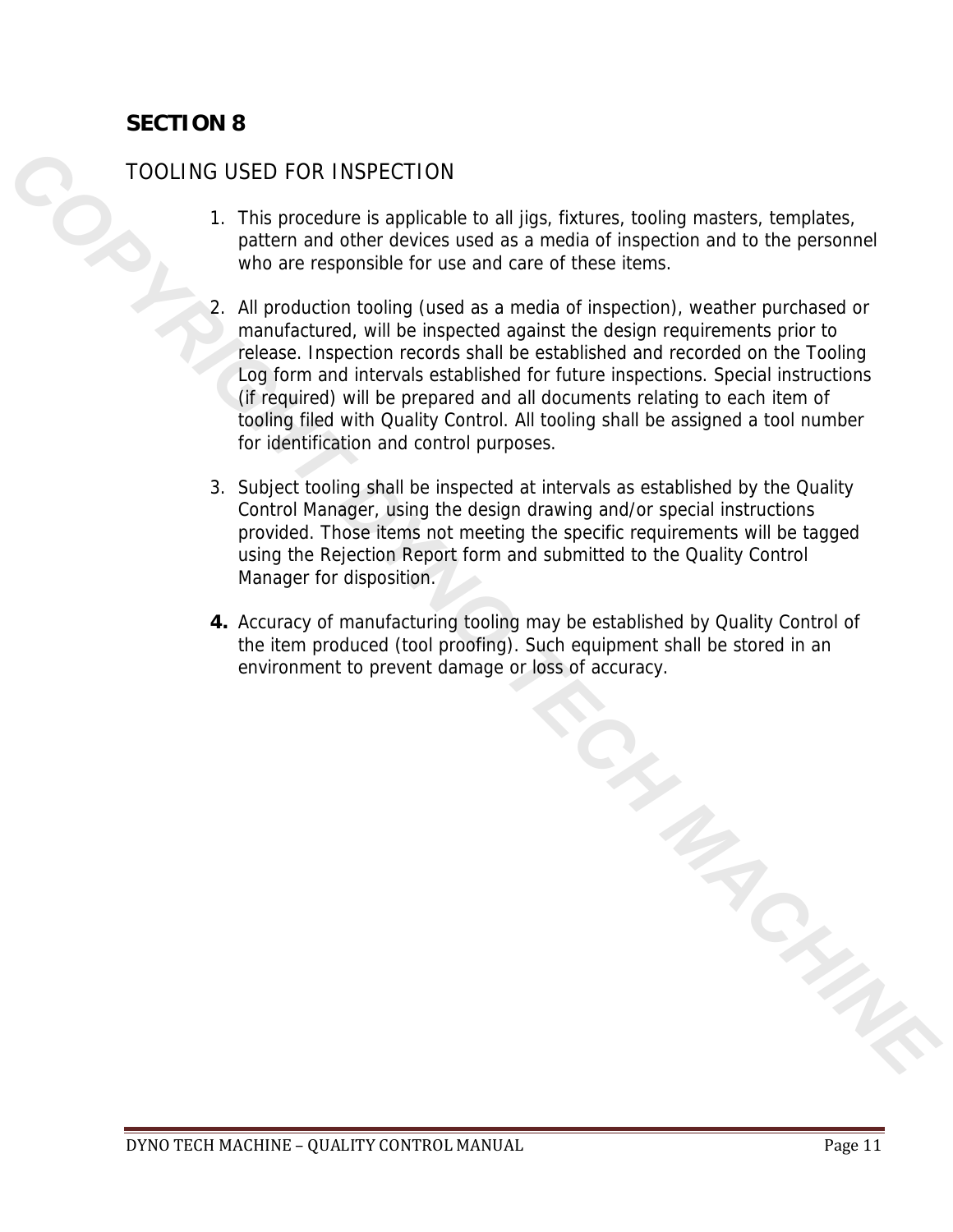#### APPROVED SUPPLIERS AND PROCESSORS

- 1 Dyno-Tech will utilize the customers approved Suppliers/Processors list where this list exists.
- 2 In the event the customer does not have a list of approved Suppliers/Processors. Dyno-Tech will choose a Supplier/Processor based on any of the following: reputation, past history of use, Pre-award Quality Survey form, or customers' verbal or written recommendation. A list these suppliers and processors are shown on page 15.

OYA CONTRACTED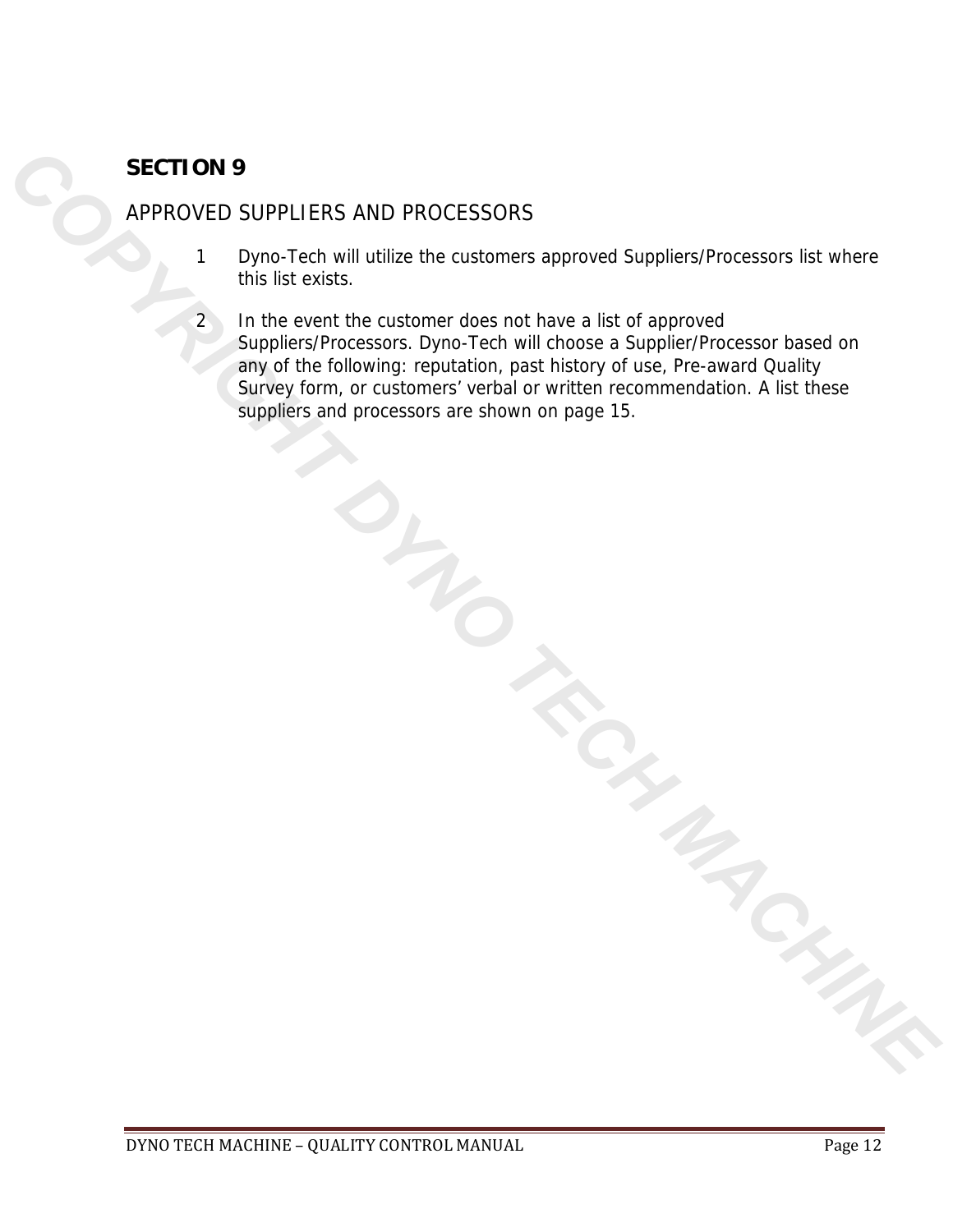### **SECTION 9 cont'd**

#### APPROVED SUPPLIERS AND PROCESSOR

Automated Metal Technologies 15346 N.E. 92nd. St., Suite C Redmond, W A 98052 Applied Finishing 4216 Russel Rd. Mukilteo, W A 98275 Bearings Inc. 2922 W. Marine Dr. Everett, W A 98201 Cadillac Plastic P.O. Box 100662 Pasadena, CA 91 189 D & D Welding Fabrication 4212 Russel Rd. Mukilteo, W A 98275 Hytek Finishes Co. 1515 75th. St. S.W., Suite 100 Everett, W A 98203 Harrford Tool 3117 139th. Ave. N.E. Lake Stevens, WA 98258 Magnetic Components 23145 Kashiwa Court Torrance, CA 90505 Metran Metal Finishers P.O. Box 667 Mukilteo, WA 98575 Mikes Machine 18932 66 Ave. NE, Unit A Arlington, WA 98223 Just In Time 19510 144th. Ave. NE E-7 Woodinville, WA 98072 Precision Screen Graphics 11627 Airport Rd., Suite L Everett, WA 98204 Professional Plastics 6412 S. 196th. St Kent, W A 98032 Olander Corp. 14612 NE 91st. St. Redmond, WA 98052 Stock Drive Products 2101 Jerricho Turnpike P.O. Box 5416 New Hyde Park, NY 11042 Production Plating 4412 Russel Rd. Mukilteo, WA 98275 T.M.X Tysen Division 22405 66th. Ave. South Kent, WA 98032 Approvacion SUPPLIERS AND PROCESSOR<br> *Comparent Andrew* Andrew Machinesis (15346 N.F. 92nd St., Suite C. Redmond, W.A. 98852<br> *Comparent Principling 4216* Nussel Rd. Mulditico, W.A. 98270<br> **Redirings Fire, 2922 W. Matine R**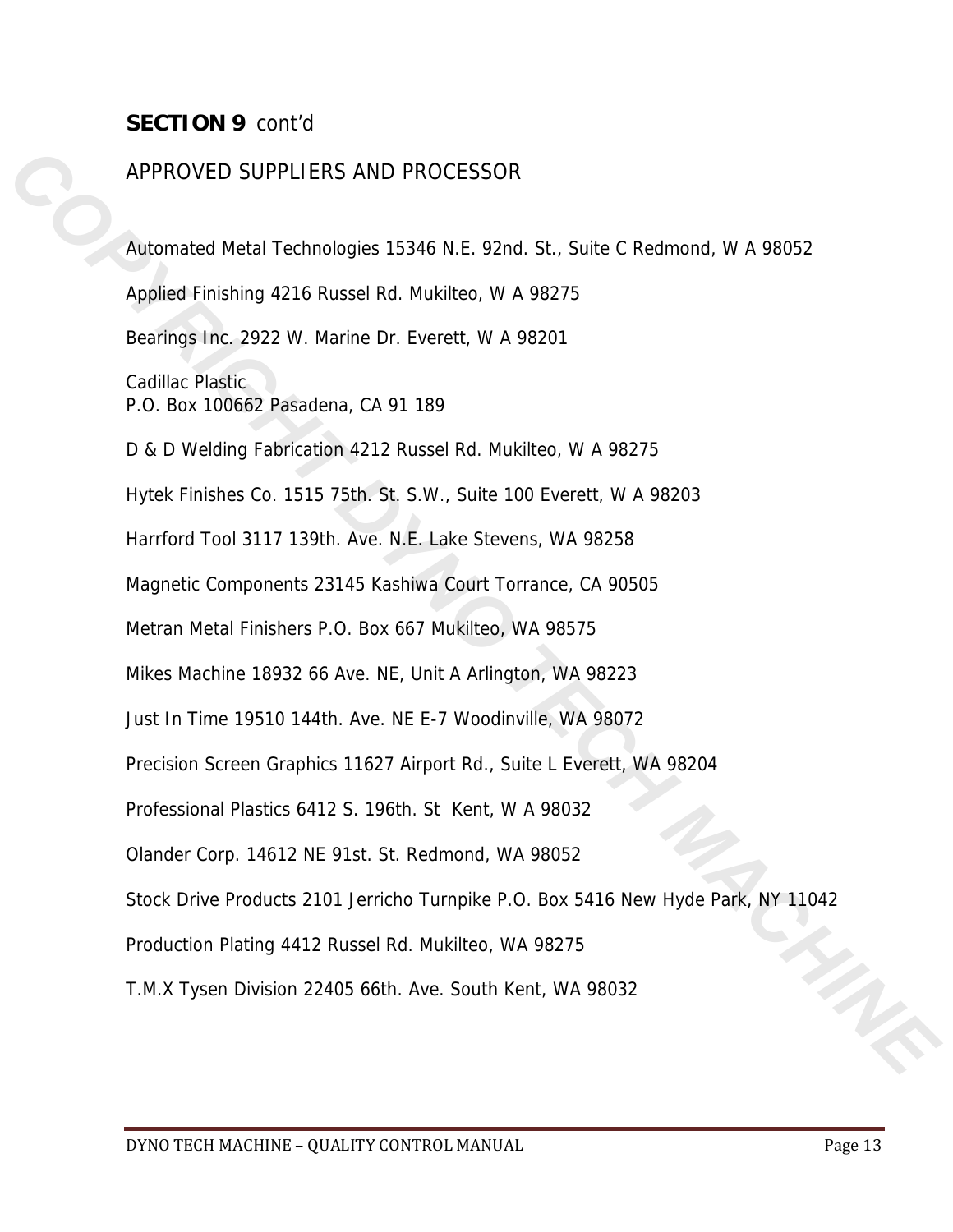#### EQUIPMENT LISTING

- 50 x 20 x 25 Haas U.M.C. with sub-tooling plate for dedicated tooling.
- 30 x 16 x 20 Haas U.M.C with rigid tapping s.ub-plates.
- Hardinge H.N.C. Bar-feed lathe.
- 18 x 12 x 5 Bridgeport CNC.
- 2 Vertical Tooling Mill with digital read outs.
- Tooling Cathe. Manual. Turret
- Nakamura Tume TM.C 18 C.N.C cathe 10 x 11 cup.

Support Equipment, Tapping Heads, Boring Heads, Drill Presses, Grinders, Saws and etc. Inspection Equipment

- 24 x 36 Granite Surface Plate
- 12 in. & 24 in. Height Gages.
- Check Pins, Gage Blocks, Jo Blocks, Test and Dial Indicators, 1 to 4 in. Mics 6 and 12 in. Calipers.
- Many More Misc. Items. All under Calibration Control.

*COPYRIGHT DYNO TECH MACHINE*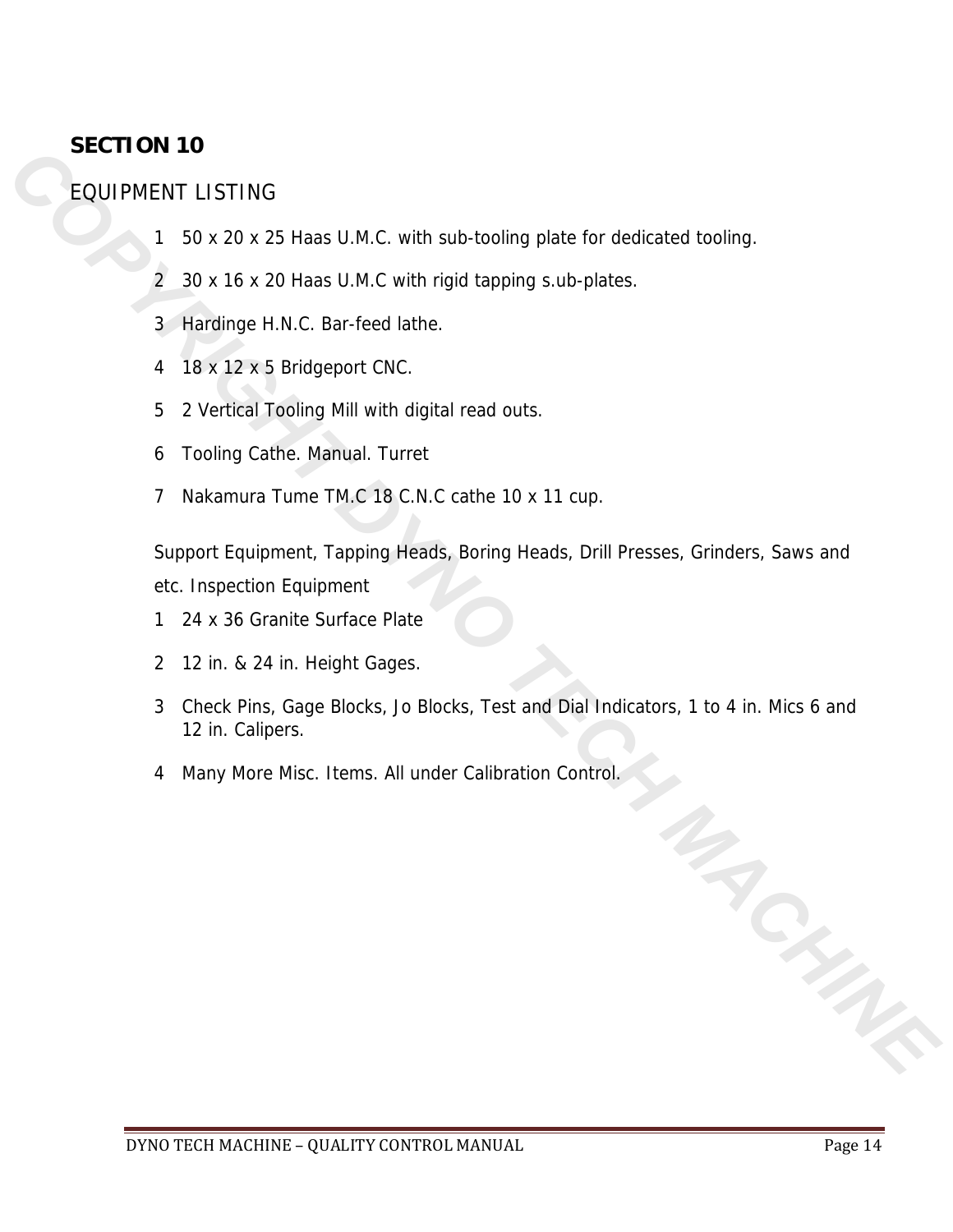#### ) and the contract of  $\mathcal{A}$  . The contract of  $\mathcal{A}$ **Dyno-Tech Machine**

# Snohomish, WA 98290 **DAILY RECEIVING & INSPECTION LOG**

| <b>Date</b> | Part<br><b>Number</b> | <b>Customer</b><br>P.O.<br><b>Number</b> | <b>Name of Supplier</b><br>Certification#/Heat#/Lot# | QTY. Ordered  | QTY. Accepted  | Type & Size of<br><b>Material/Process</b> | <b>Sampling Inspection</b><br>No<br><b>Yes</b> |               | <b>INSPECT</b><br><b>STAMP</b> | <b>Rejection</b><br><b>Report No.</b> |
|-------------|-----------------------|------------------------------------------|------------------------------------------------------|---------------|----------------|-------------------------------------------|------------------------------------------------|---------------|--------------------------------|---------------------------------------|
|             |                       |                                          |                                                      | QTY. Recieved | QTY. Rejected  |                                           | AQL%                                           | 100%          |                                |                                       |
|             |                       |                                          |                                                      |               |                |                                           |                                                |               |                                |                                       |
|             |                       |                                          |                                                      |               |                |                                           |                                                |               |                                |                                       |
|             |                       |                                          |                                                      |               |                |                                           |                                                |               |                                |                                       |
|             |                       |                                          |                                                      |               |                |                                           |                                                |               |                                |                                       |
|             |                       |                                          |                                                      |               |                |                                           |                                                |               |                                |                                       |
|             |                       |                                          |                                                      |               | $\mathfrak{r}$ |                                           |                                                |               |                                |                                       |
|             |                       |                                          |                                                      |               |                |                                           |                                                |               |                                |                                       |
|             |                       |                                          |                                                      |               |                |                                           |                                                |               |                                |                                       |
|             |                       |                                          |                                                      |               |                |                                           |                                                |               |                                |                                       |
|             |                       |                                          |                                                      |               |                |                                           |                                                |               |                                |                                       |
|             |                       |                                          |                                                      |               |                |                                           |                                                |               |                                |                                       |
|             |                       |                                          |                                                      |               |                |                                           |                                                |               |                                |                                       |
|             |                       |                                          |                                                      |               |                |                                           |                                                |               |                                |                                       |
|             |                       |                                          |                                                      |               |                | $\bullet$                                 |                                                |               |                                |                                       |
|             |                       |                                          |                                                      |               |                |                                           |                                                | $\frac{1}{2}$ |                                |                                       |
|             |                       |                                          |                                                      |               |                |                                           |                                                |               |                                |                                       |
|             |                       |                                          |                                                      |               |                |                                           |                                                |               |                                |                                       |
|             |                       |                                          |                                                      |               |                |                                           |                                                |               |                                |                                       |
|             |                       |                                          |                                                      |               |                |                                           |                                                |               |                                |                                       |
|             |                       |                                          |                                                      |               |                |                                           |                                                |               |                                |                                       |
|             |                       |                                          |                                                      |               |                |                                           |                                                |               |                                |                                       |
|             |                       |                                          |                                                      |               |                |                                           |                                                |               |                                |                                       |
|             |                       |                                          |                                                      |               |                |                                           |                                                |               |                                |                                       |
|             |                       |                                          |                                                      |               |                |                                           |                                                |               |                                |                                       |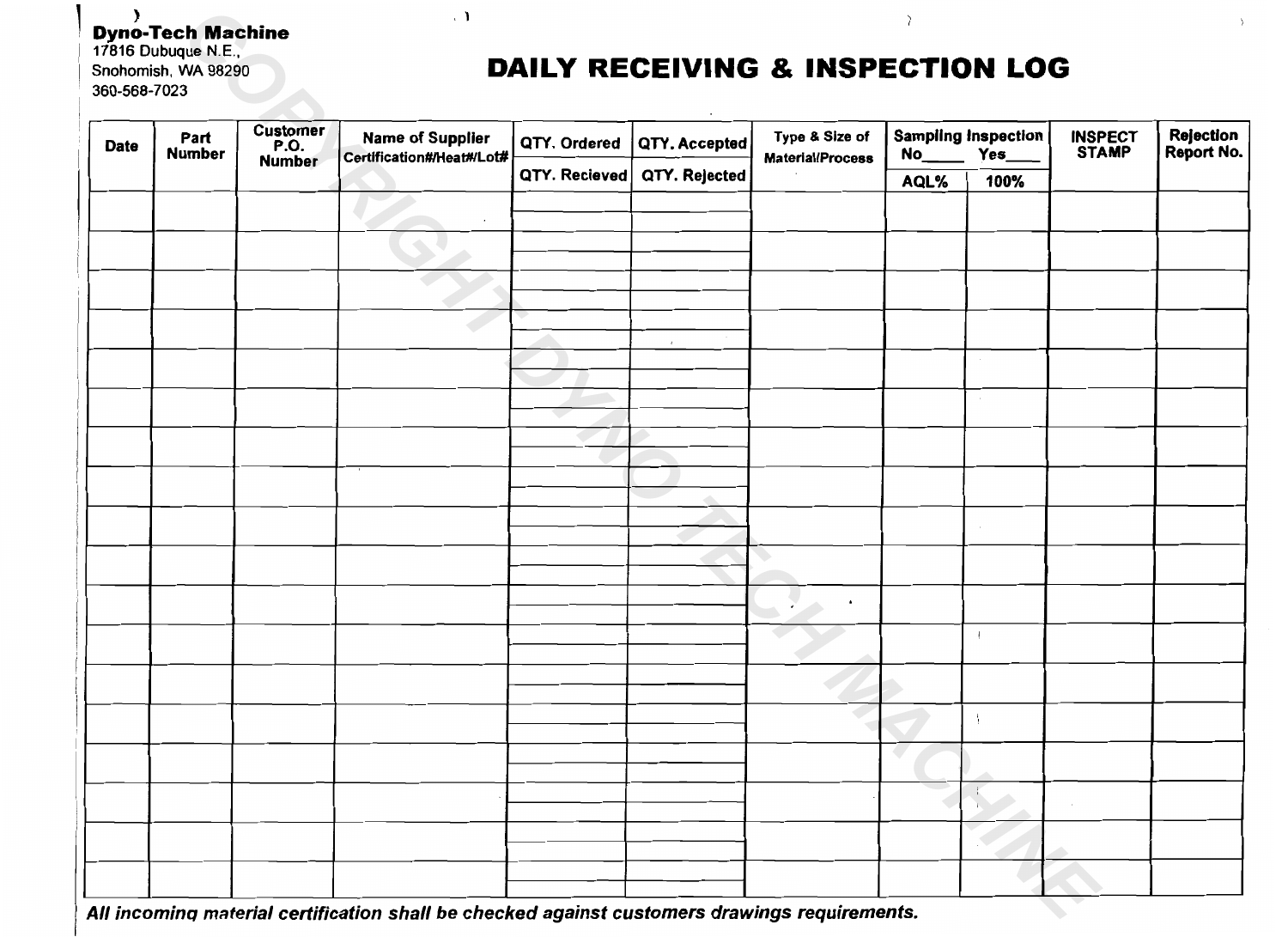|                  | <b>Dyno-Tech Machine</b><br>17816 Dubuque Road, Snohomish, WA 98290 | PURCHASE ORDER:                     |                      | <b>PART NO.:</b>  | REV:            |
|------------------|---------------------------------------------------------------------|-------------------------------------|----------------------|-------------------|-----------------|
|                  | <b>FIRST ARTICLE</b><br><b>INSPECTION</b>                           | DATE:                               |                      | <b>PART NAME:</b> |                 |
| LOT QUANTITY:    |                                                                     |                                     |                      |                   |                 |
| <b>DIMENSION</b> | <b>TOLERANCE</b>                                                    | <b>ACTUAL</b><br><b>MEASUREMENT</b> | PASS/<br><b>FAIL</b> | INSP.<br>BY       | <b>COMMENTS</b> |
|                  |                                                                     |                                     |                      |                   |                 |
|                  |                                                                     |                                     |                      |                   |                 |
|                  |                                                                     |                                     |                      |                   |                 |
|                  |                                                                     |                                     |                      |                   |                 |
|                  |                                                                     |                                     |                      |                   |                 |
|                  |                                                                     |                                     |                      |                   |                 |
|                  |                                                                     |                                     |                      |                   |                 |
|                  |                                                                     |                                     |                      |                   |                 |
|                  |                                                                     |                                     |                      |                   |                 |
|                  |                                                                     |                                     |                      |                   |                 |
|                  |                                                                     |                                     |                      |                   |                 |
|                  | $\ddot{\phantom{0}}$                                                |                                     |                      |                   |                 |
|                  |                                                                     |                                     |                      |                   |                 |
|                  |                                                                     | $\bullet$                           |                      |                   |                 |
|                  |                                                                     |                                     |                      |                   |                 |
|                  |                                                                     |                                     |                      |                   |                 |
|                  |                                                                     |                                     |                      |                   |                 |
|                  |                                                                     |                                     |                      |                   |                 |
|                  |                                                                     |                                     |                      |                   |                 |
|                  |                                                                     |                                     |                      |                   |                 |
|                  |                                                                     |                                     |                      |                   |                 |
|                  |                                                                     |                                     |                      |                   |                 |
|                  |                                                                     |                                     |                      |                   |                 |
|                  |                                                                     |                                     |                      |                   |                 |
|                  |                                                                     |                                     |                      |                   |                 |
| $\cdot$          |                                                                     |                                     |                      |                   |                 |
|                  |                                                                     |                                     |                      |                   |                 |
|                  |                                                                     |                                     |                      |                   |                 |
|                  |                                                                     |                                     |                      |                   |                 |
|                  |                                                                     |                                     |                      |                   |                 |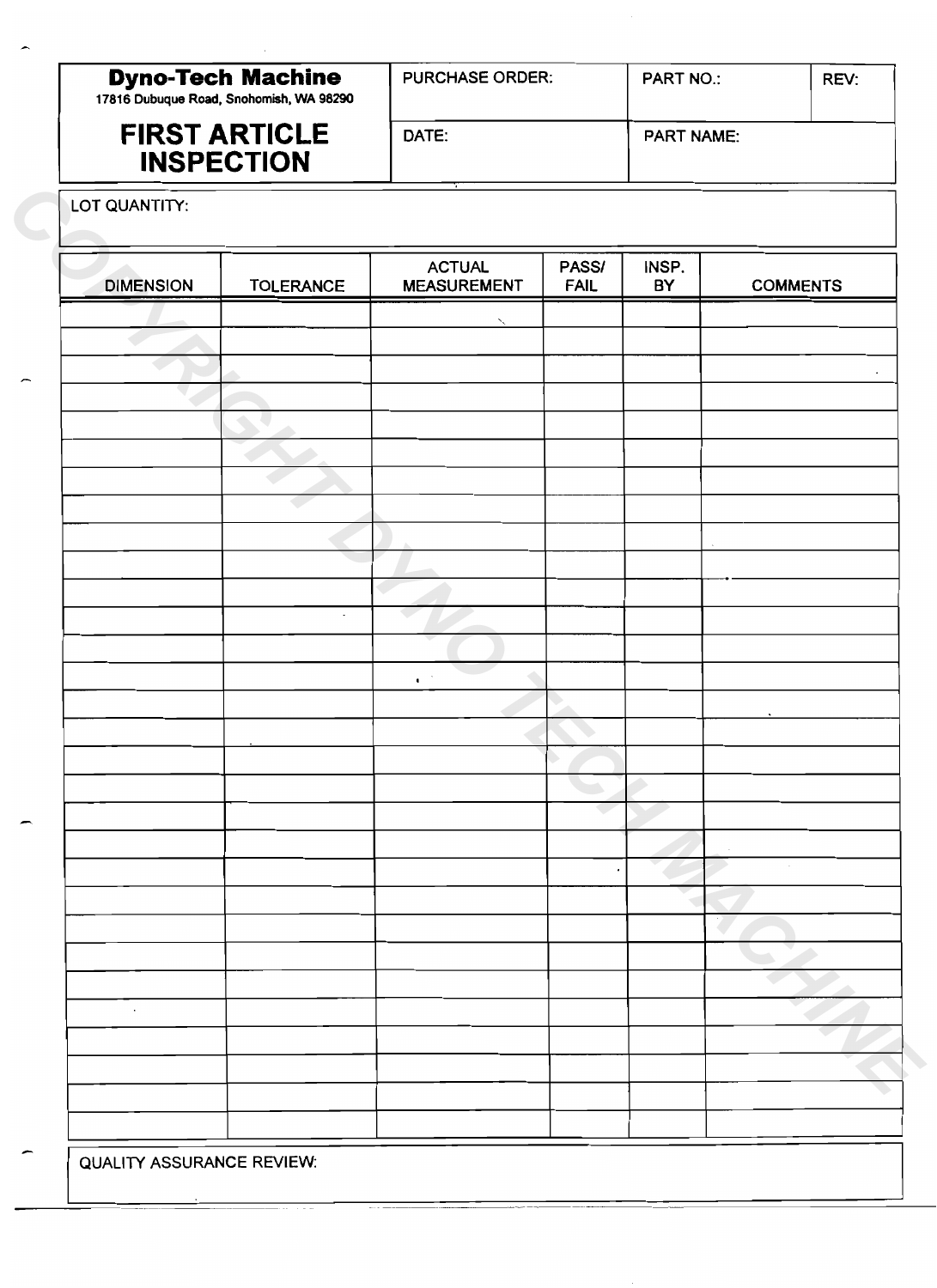# **Dyno-Tech Machine**

17816 Dubuque Road, Snohomish, WA 98290

|         |                                                                                                                                                              | PREAWARD QUALITY SURVEY                                                                                                |       |                                   |           |
|---------|--------------------------------------------------------------------------------------------------------------------------------------------------------------|------------------------------------------------------------------------------------------------------------------------|-------|-----------------------------------|-----------|
|         |                                                                                                                                                              |                                                                                                                        |       |                                   |           |
|         |                                                                                                                                                              |                                                                                                                        |       |                                   |           |
|         |                                                                                                                                                              |                                                                                                                        |       |                                   |           |
|         |                                                                                                                                                              |                                                                                                                        |       |                                   |           |
|         |                                                                                                                                                              |                                                                                                                        |       |                                   |           |
|         | Years in Business: Number of Employees: Number of Inspectors Number of Inspectors                                                                            |                                                                                                                        |       |                                   |           |
|         |                                                                                                                                                              |                                                                                                                        |       |                                   |           |
|         | 1. Do you have a Quality Control Manual?                                                                                                                     |                                                                                                                        |       | <b>YES</b>                        | <b>NO</b> |
|         | 2. Will you supply certificates of conformance with all shipments?<br>Including mechanical, chemical and physical property analysis: If required?            |                                                                                                                        |       |                                   |           |
|         | 3. Does your Inspection Quality system comply with:<br>a. MIL-1-45208A, Inspection System Requirements<br>b. MIL-STD-105D, Sampling Inspection by Attributes |                                                                                                                        |       |                                   |           |
|         | 4. Does your calibration system comply with standards traceable to NIST?                                                                                     |                                                                                                                        |       |                                   |           |
|         | 5. Does your company carry product liability insurance?                                                                                                      |                                                                                                                        |       | Limits: \$<br>Expires: __________ |           |
| If yes: | 6. Have other companies or Government agencies approved your Quality Inspection system?                                                                      | <b>Company or Government Agency</b><br><u> 1989 - Johann Stoff, Amerikaansk politiker († 1908)</u>                     |       | Date of Approval                  |           |
|         |                                                                                                                                                              | <u> 1989 - Johann John Stone, markin sanadi a shekara 1989 - An an tsarani a shekara 1989 - An an tsarani a shekar</u> |       |                                   |           |
|         | I HEREBY CERTIFY THE INFORMATION DOCUMENTED ON THS QUESTIONNAIRE TO BE.<br><b>COMPLETE AND ACCURATE AT THIS TIME.</b>                                        |                                                                                                                        |       |                                   |           |
|         | <b>Authorizing Signature</b>                                                                                                                                 |                                                                                                                        | Title | $\sim 10^{-11}$                   | Date      |
|         |                                                                                                                                                              |                                                                                                                        |       |                                   |           |
|         |                                                                                                                                                              |                                                                                                                        |       |                                   |           |
|         |                                                                                                                                                              |                                                                                                                        |       |                                   |           |

-

-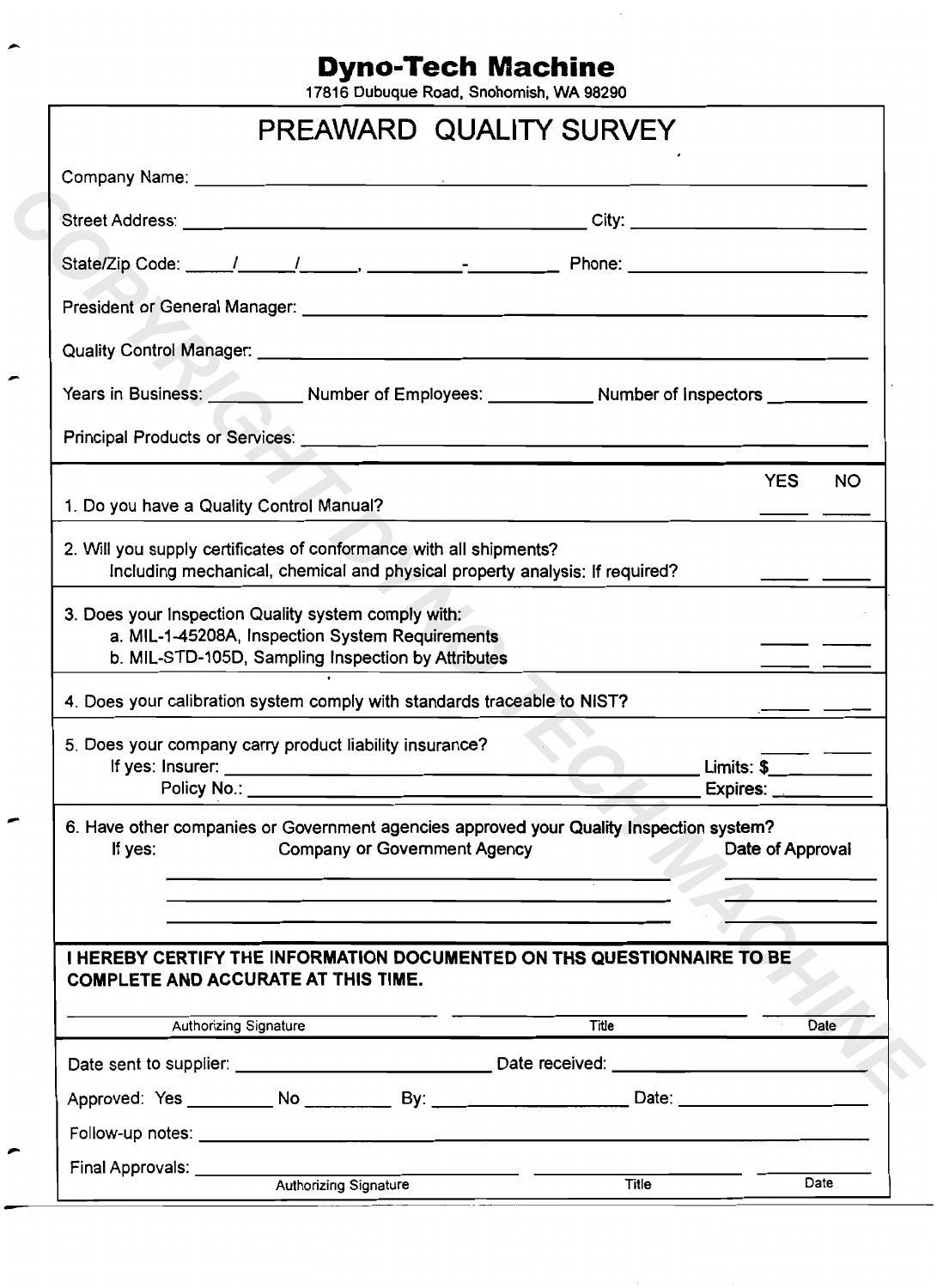# If· **OUALITY CONTROL STAMP LOq**

t!

| Acceptance Stamp ()    |            |     |
|------------------------|------------|-----|
| <b>Rejection Stamp</b> |            | -1  |
| <b>Triangle Stamp</b>  | $\sqrt{2}$ | -1. |

|                               |                   |                                                                                                                           | Numbered inspection stamps shall be assigned to all quality con-<br>trol personnel. These stamps shall be safeguarded at all times and<br>their loss reported immediately to Q.C. Manager.         |                   |               |           |                  |
|-------------------------------|-------------------|---------------------------------------------------------------------------------------------------------------------------|----------------------------------------------------------------------------------------------------------------------------------------------------------------------------------------------------|-------------------|---------------|-----------|------------------|
| $\frac{1}{2}$ , $\frac{1}{2}$ |                   |                                                                                                                           | Should a stamp be lost or an employee who has been assigned a<br>stamp been terminated, the complete set of stamps shall be<br>withdrawn from use and not reissued for a period of six (6) months. |                   |               |           |                  |
|                               |                   |                                                                                                                           | The configuration of stamps used are shown below:                                                                                                                                                  |                   |               |           |                  |
|                               |                   | REJECTION STAMP<br><b>TRIANGLE STAMP</b><br>Inventory of Inspection Stamps:<br>Acceptance Stamp<br><b>Rejection Stamp</b> | <b>ACCEPTANCE STAMP</b>                                                                                                                                                                            |                   |               |           |                  |
|                               |                   | Triangle Stamp<br>Q.C. Manager<br>Inspector:                                                                              | Assigned to the following personnel:                                                                                                                                                               | <b>NAME</b>       |               | ISSUED    | DATE<br>RETURNES |
|                               |                   | Inspector:<br>Inspector:                                                                                                  | #                                                                                                                                                                                                  |                   |               |           |                  |
|                               |                   | Inspector:                                                                                                                | #<br>Individual Inspection Stamps that are lost or withdrawn shall be recorded and controlled as follows:                                                                                          |                   |               |           |                  |
|                               | Type of<br>Stamp: | Number of<br>Stamps:                                                                                                      | Name of<br>Stamp Holder:                                                                                                                                                                           | Date<br>Returned: | Date<br>Lost: | Comments: |                  |
|                               |                   |                                                                                                                           |                                                                                                                                                                                                    |                   |               |           |                  |

| Type of<br>Stamp: | Number of<br>Stamps: | Name of<br>Stamp Holder: | Date<br>Returned: | Date<br>Lost: | Comments: |
|-------------------|----------------------|--------------------------|-------------------|---------------|-----------|
|                   |                      |                          |                   |               |           |
|                   |                      |                          |                   |               |           |
|                   |                      |                          |                   |               |           |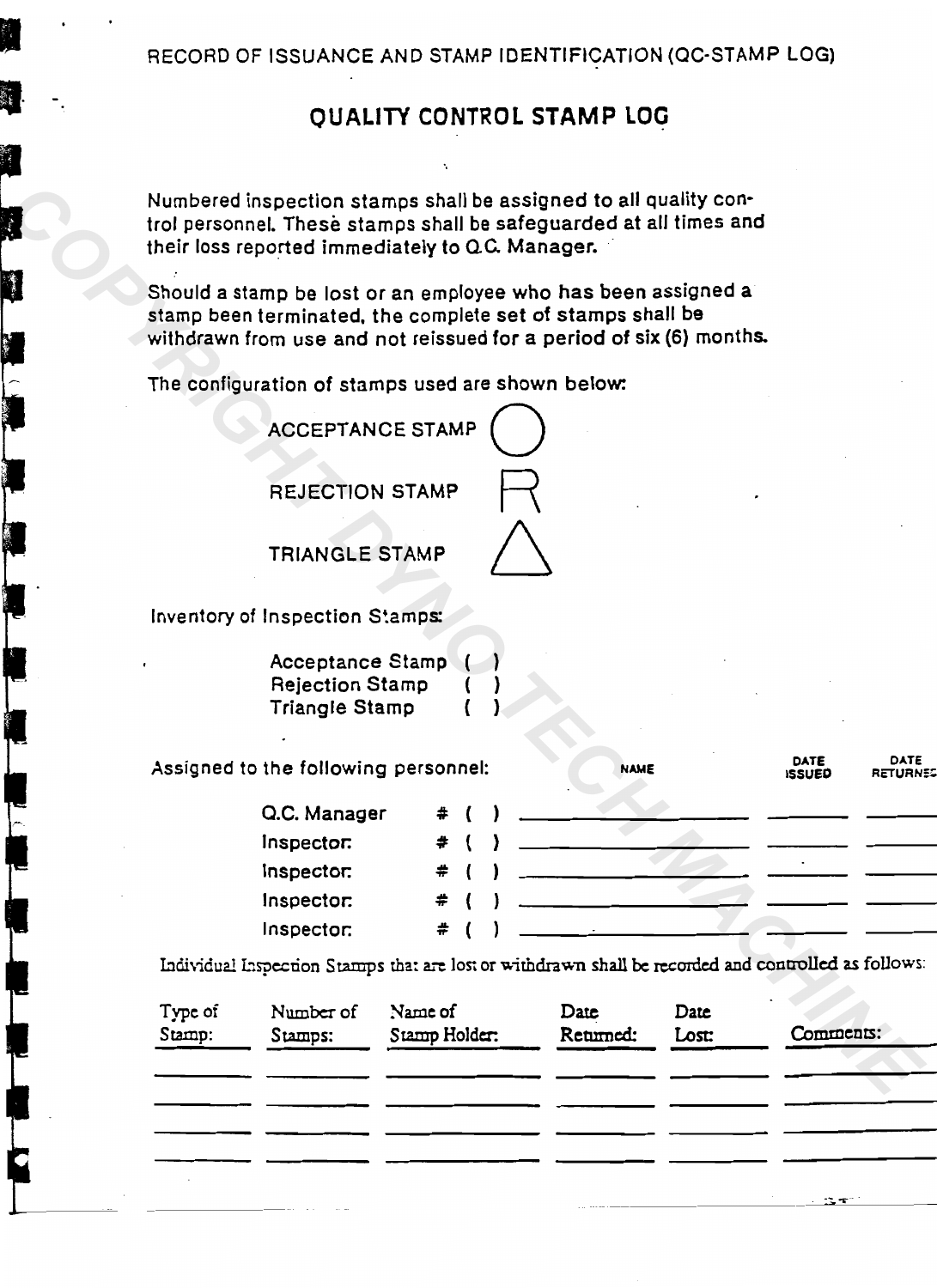17816 Dubuque N. E. Snohomish, WA 98290<br>(360) 568-7023

# **Dyno-Tech Machine REJECTION REPORT**

| Snohomish, WA 98290 | Part No.             |
|---------------------|----------------------|
| $(360) 568 - 7023$  | Rejection Report No. |
|                     | Date:                |
|                     |                      |

A. DESCREPANCY:

B. INVESTIGATION AND REMARKS:

C. DISPOSITION: Scrap Use As Is Bework RTV PRICE AND THE COPYRIGHT ON AND REMARKS:<br>
B. ENVESTIGATION AND REMARKS:<br>
C. DISPOSITION: Strap Use As Is Rework RTV<br>
D. CORRECTIVE ACTION: Supplier Dyno-Tech Price Price Price Price Price Price Price Price Price Price Price

D. CORRECTIVE ACTION: Supplier Dyno-Tech

Signature: \_\_\_\_\_\_\_\_\_\_\_\_\_\_\_

Quality Assurance Manager Date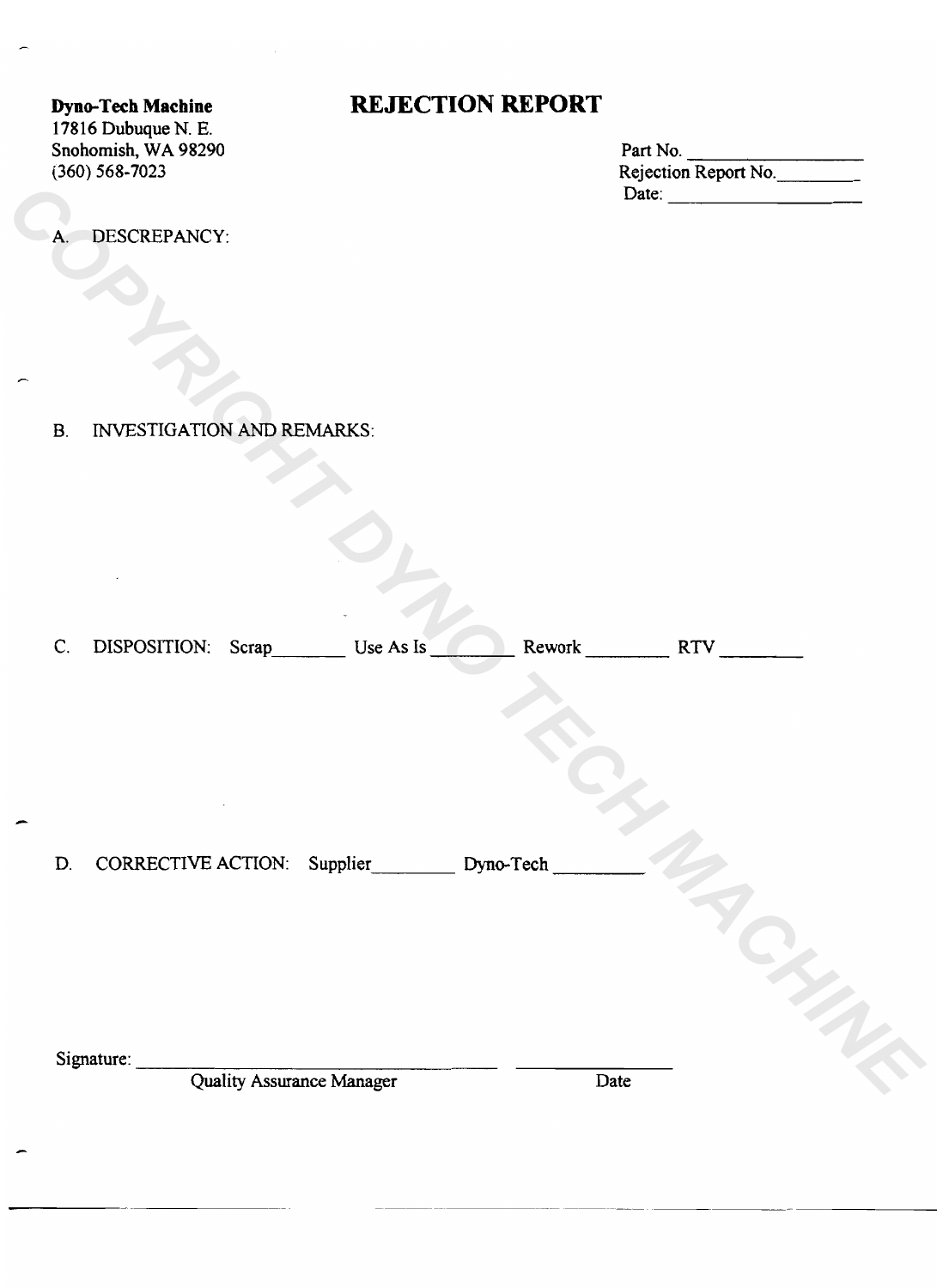#### Dyno-Tech Machine

# **REJECTION REPORT LOG**

| $\rightarrow$<br><b>Dyno-Tech Machine</b><br>17816 Dubuque N.E.,<br>Snohomish, WA 98290<br>360-568-7023 |          |                  | <b>REJECTION REPORT - LOG</b> |               |                          |                            |              |                 |
|---------------------------------------------------------------------------------------------------------|----------|------------------|-------------------------------|---------------|--------------------------|----------------------------|--------------|-----------------|
| Rejection                                                                                               | Part No. | <b>Part Name</b> | Quantity                      |               | <b>MRB ACTION TAKEN:</b> |                            | Name & Date  | P.O. #          |
| Report No.                                                                                              |          |                  | Rejected                      | <b>Rework</b> | Use As Is                | <b>Scrap</b><br>$\ddot{i}$ | of inspector | <b>Comments</b> |
|                                                                                                         |          |                  |                               |               |                          |                            |              |                 |
|                                                                                                         |          |                  |                               |               |                          |                            |              |                 |
|                                                                                                         |          |                  |                               |               |                          |                            |              |                 |
|                                                                                                         |          |                  |                               | $\epsilon$    |                          |                            |              |                 |
|                                                                                                         |          |                  |                               |               |                          |                            |              |                 |
|                                                                                                         |          |                  |                               |               |                          |                            |              |                 |
|                                                                                                         |          |                  |                               |               |                          |                            |              |                 |
|                                                                                                         |          |                  |                               |               |                          |                            |              |                 |
|                                                                                                         |          |                  |                               |               |                          |                            |              |                 |
|                                                                                                         |          |                  |                               |               |                          |                            |              |                 |
|                                                                                                         |          |                  |                               |               |                          |                            |              |                 |
|                                                                                                         |          |                  |                               |               |                          |                            |              |                 |
|                                                                                                         |          |                  |                               |               |                          |                            |              |                 |
|                                                                                                         |          |                  |                               |               |                          |                            |              |                 |
|                                                                                                         |          |                  |                               |               |                          |                            |              |                 |
|                                                                                                         |          |                  |                               |               |                          |                            |              |                 |
|                                                                                                         |          |                  |                               |               |                          |                            |              |                 |
|                                                                                                         | $\cdot$  |                  |                               |               |                          |                            |              |                 |
|                                                                                                         |          |                  |                               |               |                          |                            |              |                 |
|                                                                                                         |          |                  |                               |               |                          |                            |              |                 |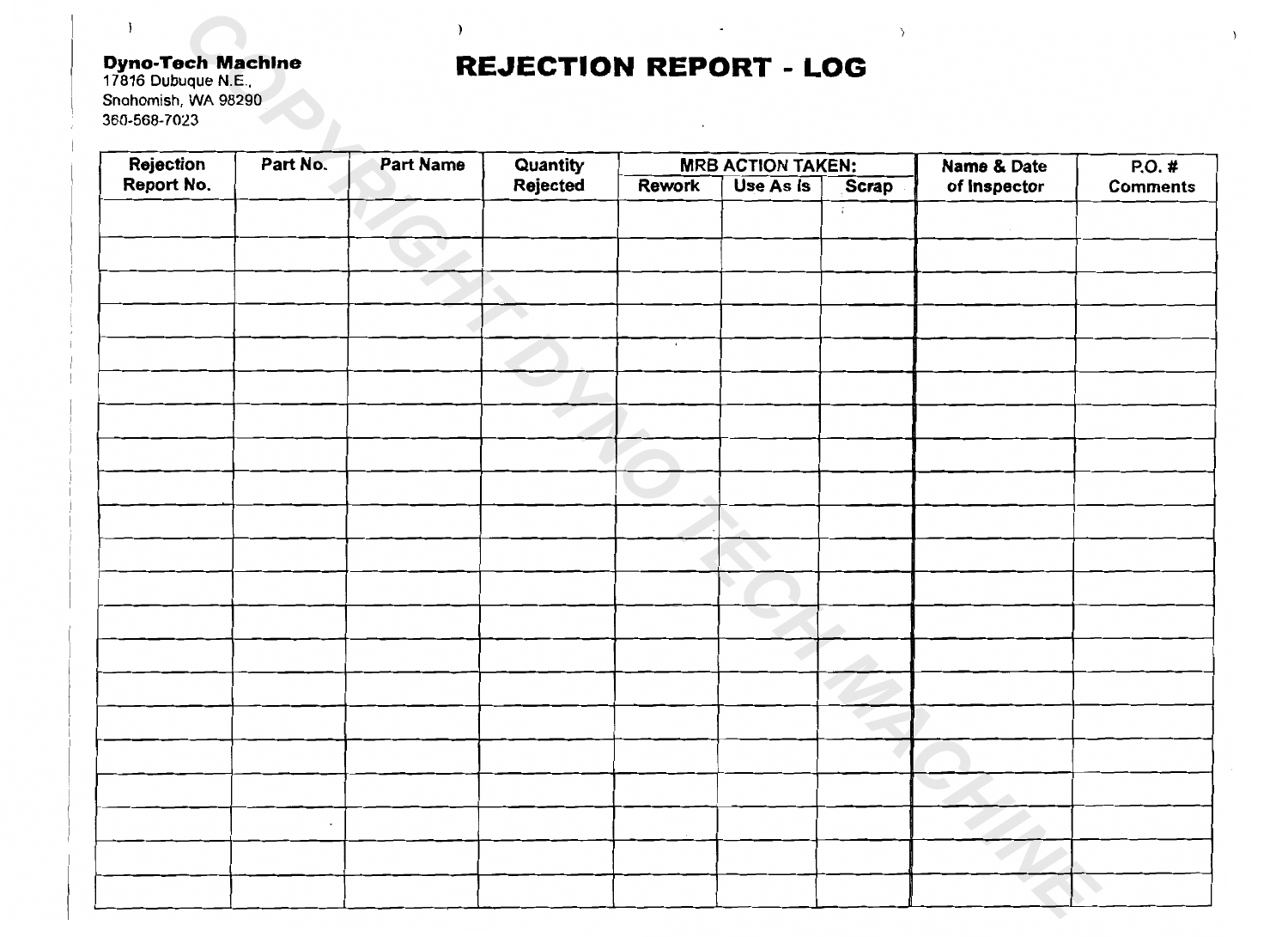# **DYNO-TECH MACHINE**

i

!

i

!

|                      |                       |        |                        |     | <b>SHOP ORDER</b>    |          |                   |                 |      |             |            | SHEET _______________ OF _______ |              |
|----------------------|-----------------------|--------|------------------------|-----|----------------------|----------|-------------------|-----------------|------|-------------|------------|----------------------------------|--------------|
| PART NUMBER          |                       |        |                        | REV | <b>MATERIALS</b>     |          | <b>WORK ORDER</b> |                 |      |             | <b>QTY</b> |                                  | <b>ISSUE</b> |
| PART NAME            |                       |        | <b>DRAWING</b>         |     |                      | DUE DATE |                   |                 |      | APPROVED BY |            | DA <sup>-</sup>                  |              |
| <b>PROGRAM</b>       |                       |        | <b>CUSTOMER P.O.</b>   |     |                      |          |                   | COMPLETION DATE |      |             | ME         |                                  |              |
| <b>NEXT ASSEMBLY</b> |                       |        | <b>EFFECTIVITY</b>     |     |                      |          | INSP. STAMP       |                 |      |             | ] QE       |                                  |              |
| OPER.<br>NO.         | WORK<br><b>CENTER</b> | SET-UP | STD.<br><b>HRS/100</b> |     | PROCESS INSTRUCTIONS |          | OPER.             | QTY.<br>ACC.    | DATE | INSP.       |            | REMARKS                          |              |
|                      |                       |        |                        |     |                      |          |                   |                 |      |             |            |                                  |              |
| $\bullet$            |                       |        |                        |     |                      |          |                   |                 |      |             |            |                                  |              |
|                      |                       |        |                        |     |                      |          |                   |                 |      |             |            |                                  |              |
|                      |                       |        |                        |     |                      |          |                   |                 |      |             |            |                                  |              |
|                      |                       |        |                        |     |                      |          |                   |                 |      |             |            |                                  |              |
|                      |                       |        |                        |     |                      |          |                   |                 |      |             |            |                                  |              |
|                      |                       |        |                        |     |                      |          |                   |                 |      |             |            |                                  |              |
|                      |                       |        |                        |     |                      |          |                   |                 |      |             |            |                                  |              |
|                      |                       |        |                        |     |                      |          |                   |                 |      |             |            |                                  |              |
|                      |                       |        |                        |     |                      |          |                   |                 |      |             |            |                                  |              |
|                      |                       |        |                        |     |                      |          |                   |                 |      |             |            |                                  |              |
|                      |                       |        |                        |     |                      |          |                   |                 |      |             |            |                                  |              |
|                      |                       | $\sim$ |                        |     |                      |          |                   |                 |      |             |            |                                  |              |
|                      |                       |        |                        |     |                      |          |                   |                 |      |             |            |                                  |              |
|                      |                       |        |                        |     |                      |          |                   |                 |      |             |            |                                  |              |
|                      |                       |        |                        |     |                      |          |                   |                 |      |             |            |                                  |              |
|                      |                       |        |                        |     |                      |          |                   |                 |      |             |            |                                  |              |

 $\overline{\phantom{a}}$  ) is a set of  $\overline{\phantom{a}}$  ) is a set of  $\overline{\phantom{a}}$  ) is a set of  $\overline{\phantom{a}}$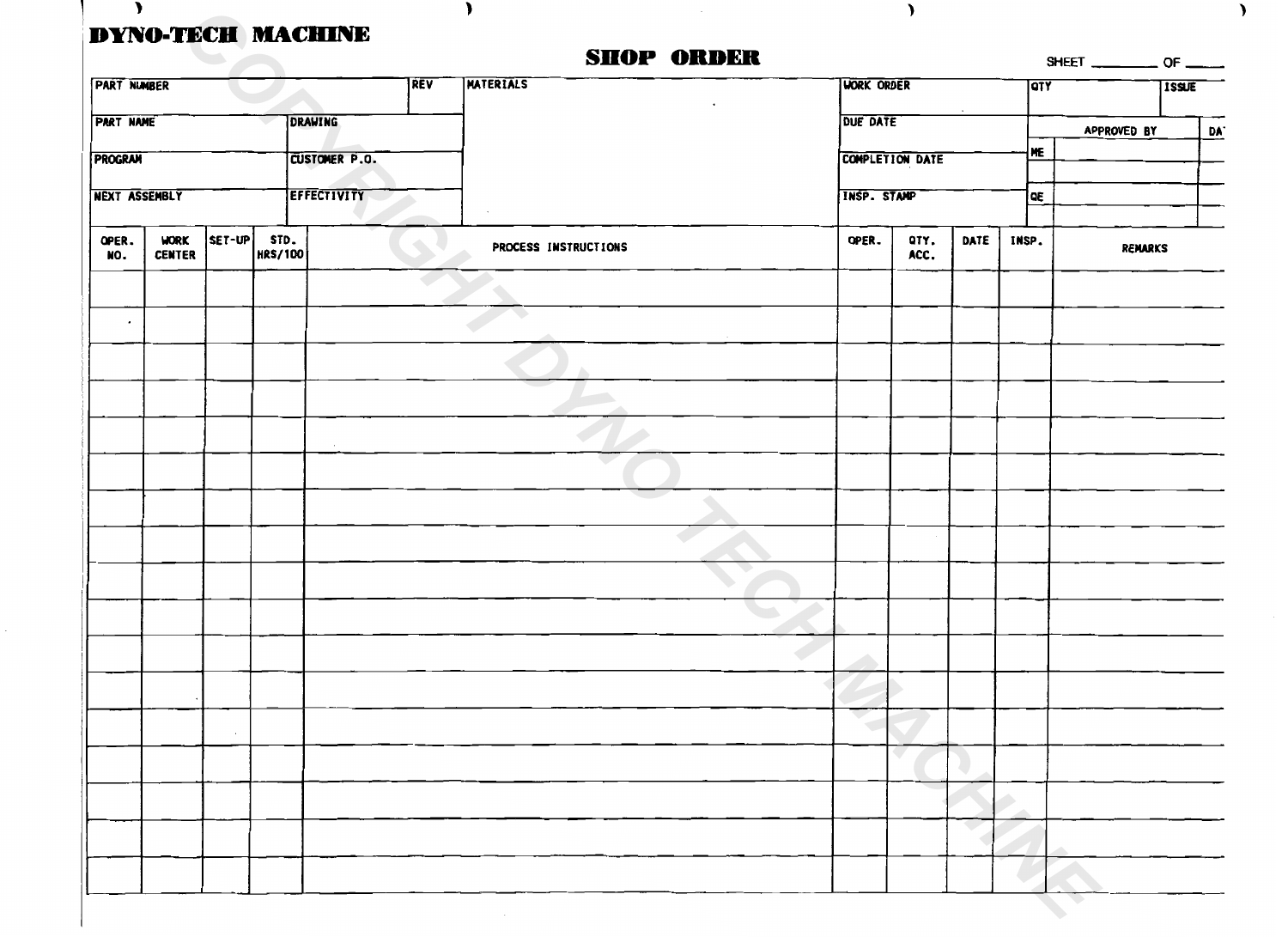# SINGLE SAMPLING INSPECTION

|                           |                              | 2.5% AQL     |              |                              | 6.5% AQL       |              |
|---------------------------|------------------------------|--------------|--------------|------------------------------|----------------|--------------|
| <b>LOT</b><br><b>SIZE</b> | <b>SAMPLE</b><br><b>SIZE</b> | <b>ACC</b>   | <b>REJ</b>   | <b>SAMPLE</b><br><b>SIZE</b> | <b>ACC</b>     | <b>REJ</b>   |
| 2 TO 15                   | 3                            | O            | 1            | $\mathbf{2}$                 | O              | 1            |
| <b>16 TO 25</b>           | 5                            | $\bf{0}$     | 1            | 3                            | O              | $\mathbf{2}$ |
| <b>26 TO 50</b>           | 8                            | $\mathbf 0$  | 1            | 5                            | 1              | 3            |
| 51 TO 90                  | 13                           | 1            | $\mathbf{2}$ | 8                            | 1              | 4            |
| 91 TO 150                 | 20                           | 1            | $\mathbf{2}$ | 13                           | 2 <sup>1</sup> | 5            |
| 151 TO 280                | 32                           | $\mathbf{2}$ | 3            | 20                           | 3              | 6            |
| <b>281 TO 500</b>         | 50                           | 3            | 4            | 32                           | 5              | 8            |
| 501 TO 1200               | 80                           | 5            | 6            | 50                           | 7              | 10           |
| 1201 TO 3200              | 125                          | 7            | 8            | 80                           | 10             | 13           |
| 3201 TO 10,000            | 200                          | 10           | 11           | 125                          | 10             | 13           |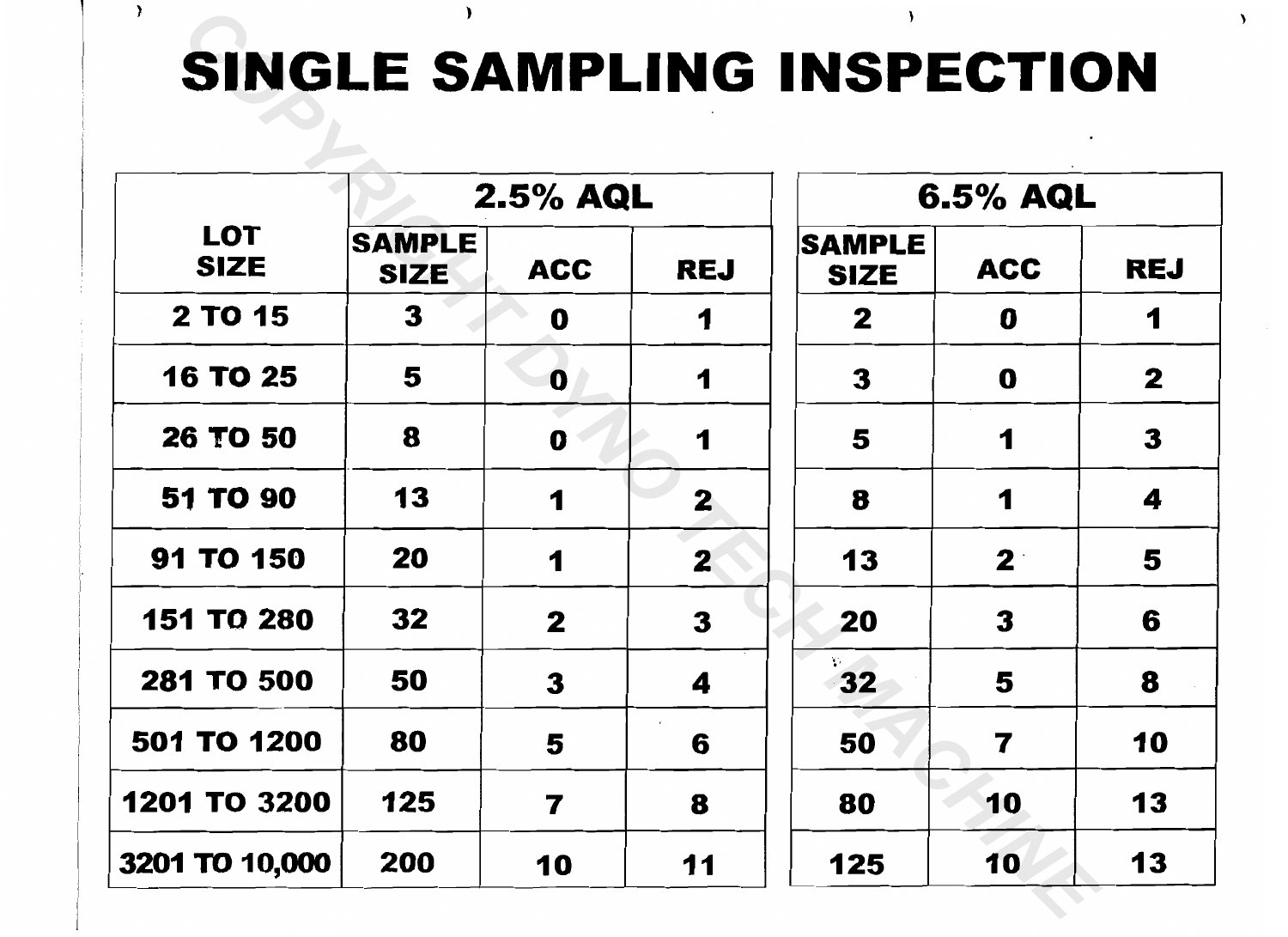# PURCHASE ORDER NO. \_\_\_\_\_ **Dyno-Tech Machine**

17816 Dubuque Road, Snohomish, WA 98290 • 360-568-7023 PART NO. \_\_\_\_\_\_\_\_\_\_\_\_\_\_\_\_

#### SUPPLIER CORRECTIVE ACTION RESPONSE

A) INVESTIGATION AND REMARKS:

B) CORRECTIVE ACTION:

\_\_\_\_\_\_\_ OR \_\_\_\_\_\_\_\_ C) EFFECTIVITY: DATE SERIAL NO. SUPPLIER CORRECTIVE ACTION RESPONSE

D) ACTIONS TO PREVENT RECURRENCE:

---------~---- ~~~ ~~~~~-~~~- --~~~~

SIGNATURE:

VENDOR Q.A. REPRESENTATIVE DATE

COMPANY:

-